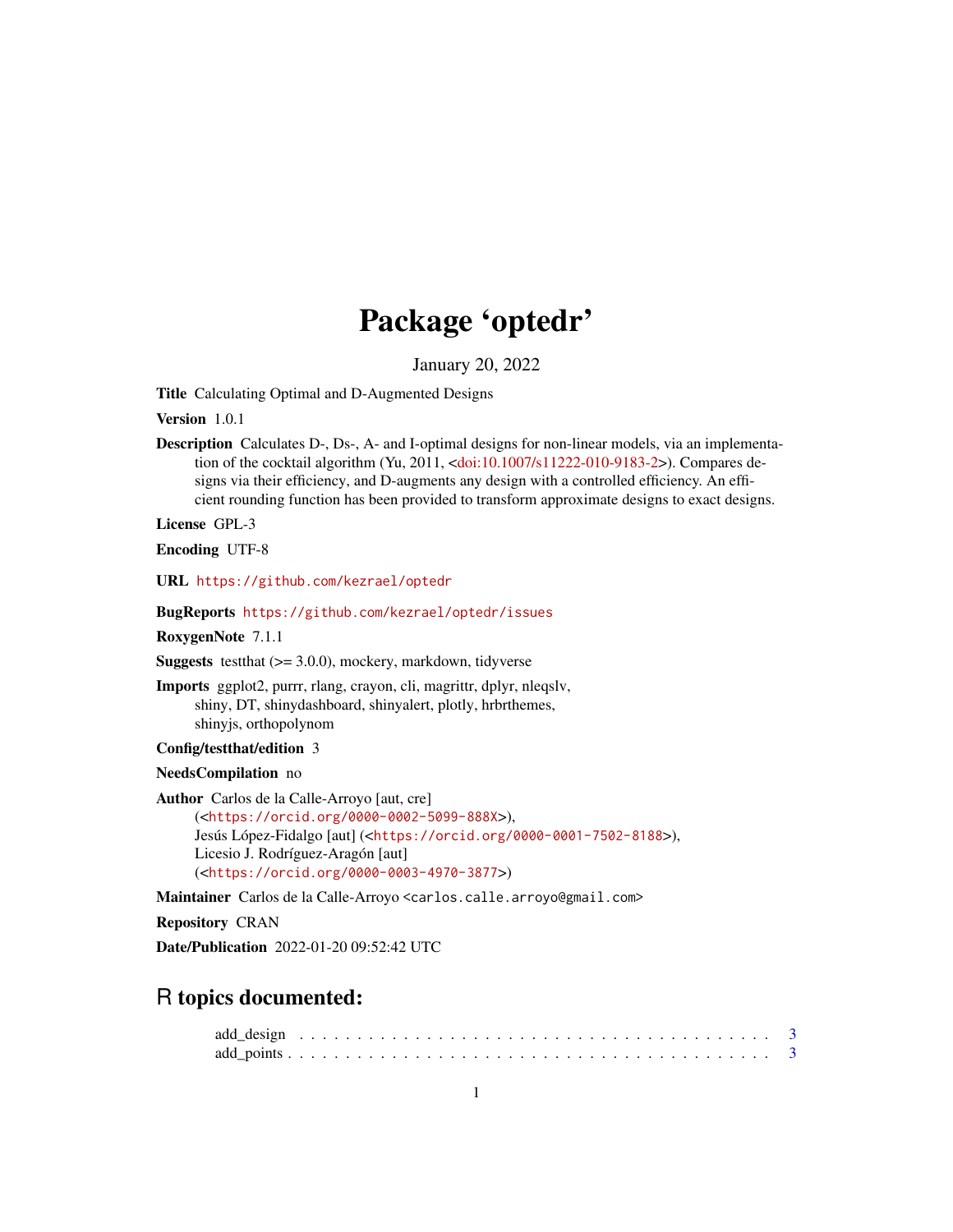|                  |  | 4         |
|------------------|--|-----------|
|                  |  | 5         |
|                  |  | 6         |
|                  |  | 7         |
|                  |  | 8         |
|                  |  | 8         |
|                  |  | 9         |
|                  |  | 9         |
|                  |  | 10        |
|                  |  | 10        |
|                  |  | 11        |
|                  |  | 11        |
|                  |  | 13        |
|                  |  | 14        |
|                  |  | 15        |
|                  |  | 15        |
|                  |  | 16        |
|                  |  | 17        |
|                  |  | 17        |
|                  |  | 18        |
|                  |  | 18        |
|                  |  | 19        |
|                  |  | 19        |
|                  |  | 20        |
|                  |  | <b>20</b> |
|                  |  | 21        |
|                  |  | 21        |
|                  |  | 23        |
|                  |  | 24        |
|                  |  | 25        |
|                  |  | 25        |
|                  |  | 26        |
|                  |  | 27        |
|                  |  | 27        |
|                  |  | 28        |
|                  |  | 28        |
|                  |  | 29        |
|                  |  | 29        |
|                  |  | 30        |
|                  |  | 30        |
|                  |  | 31        |
| update_weights   |  | 31        |
| update weightsDS |  | 32        |
|                  |  | 32        |
|                  |  | 33        |
|                  |  |           |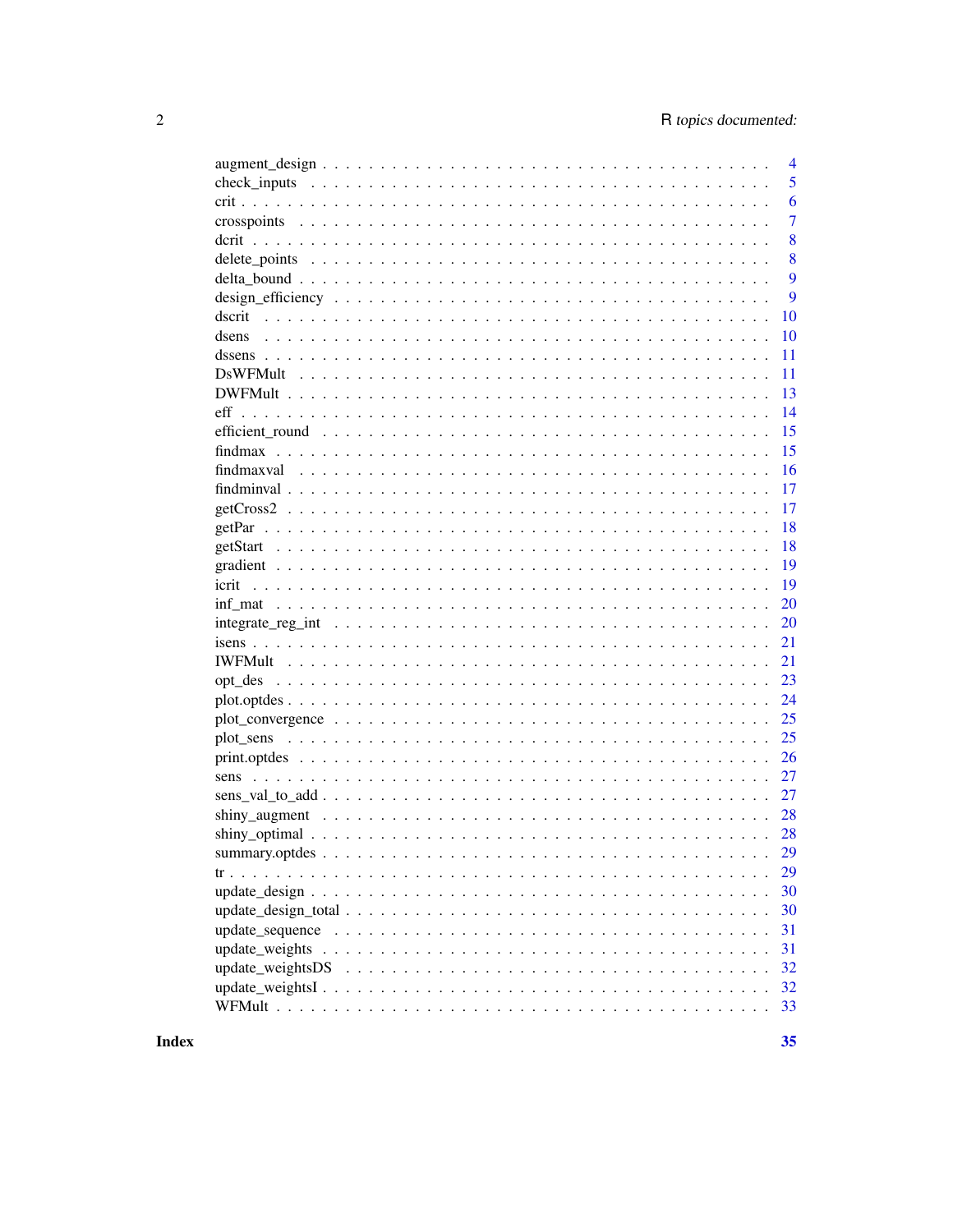<span id="page-2-0"></span>

Add two designs

#### Usage

add\_design(design\_1, design\_2, alpha)

#### Arguments

| design_1 | A dataframe with 'Point' and 'Weight' as column that represent the first design<br>to add    |
|----------|----------------------------------------------------------------------------------------------|
| design_2 | A dataframe with 'Point' and 'Weight' as column that represent the second de-<br>sign to add |
| alpha    | Weight of the first design                                                                   |

# Value

A design as a dataframe with the weighted addition of the two designs

#### Description

Given a set of points, a weight and the design, the function adds these points to the new design with uniform weight, and combined weight alpha

#### Usage

add\_points(points, alpha, design)

#### Arguments

| points | Points to be added to the design                            |
|--------|-------------------------------------------------------------|
| alpha  | Combined weight of the new points to be added to the design |
| design | A design as a dataframe with "Point" and "Weight" columns   |

#### Value

A design as a dataframe with "Point" and "Weight" columns that is the addition of the design and the new points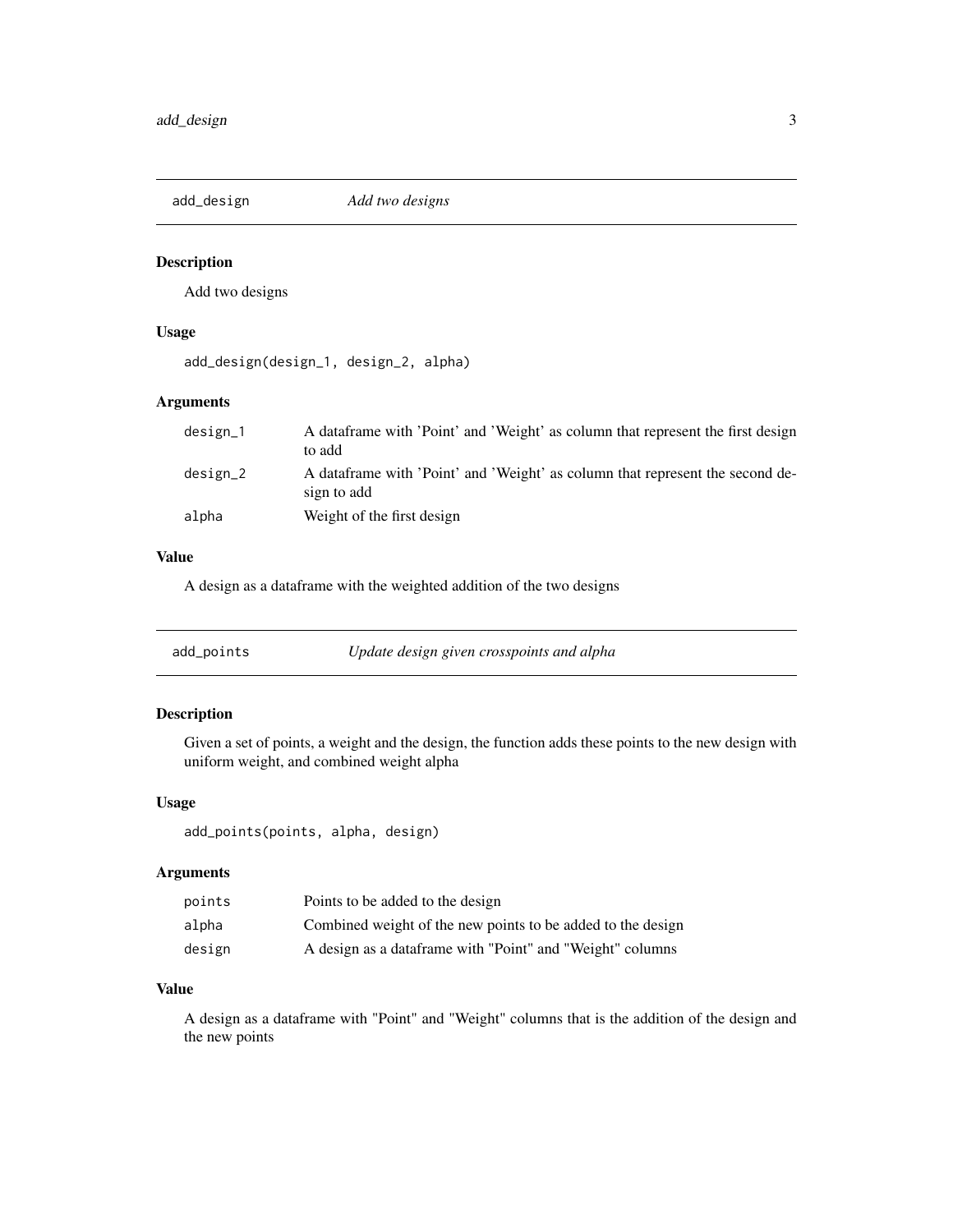<span id="page-3-0"></span>augment\_design *Augment Design*

#### Description

D-Augments a design. The user gives an initial design for which he would like to add points and specifies the weight of the new points. Then he is prompted to choose a minimum efficiency. After that, the candidate points region is calculated and the user can choose the points and weights to add.

#### Usage

```
augment_design(
  init_design,
  alpha,
 model,
 parameters,
 par_values,
 design_space,
  calc_optimal_design,
 weight_fun = function(x) 1)
```
# Arguments

| init_design         | A dataframe with "Point" and "Weight" columns that represents the initial design<br>to augment                                                   |
|---------------------|--------------------------------------------------------------------------------------------------------------------------------------------------|
| alpha               | Combined weight of the new points                                                                                                                |
| model               | Formula that represent the model with x as the unknown                                                                                           |
| parameters          | Character vector with the unknown parameters of the model to estimate                                                                            |
| par_values          | Numeric vector with the initial values of the unknown parameters                                                                                 |
| design_space        | Numeric vector with the extremes of the space of the design                                                                                      |
| calc_optimal_design |                                                                                                                                                  |
|                     | Boolean parameter, if TRUE, the optimal design is calculated and efficiencies<br>of the initial and augmented design are given                   |
| weight_fun          | Optional one variable function that represents the square of the structure of vari-<br>ance, in case of heteroscedastic variance of the response |

# Value

A dataframe that represents the D-augmented design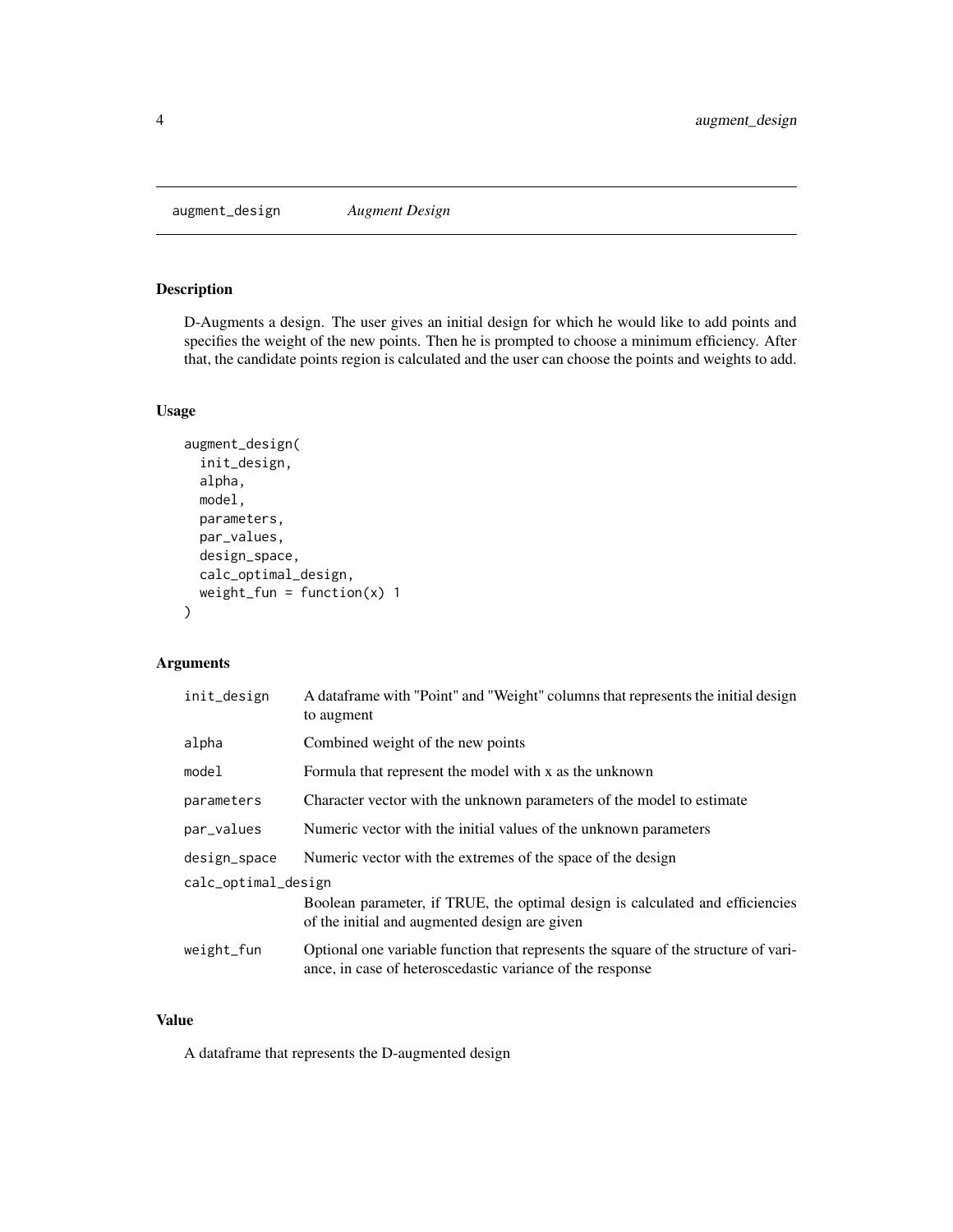# <span id="page-4-0"></span>check\_inputs 5

#### Examples

```
init\_des \leq data . frame("Point" = c(30, 60, 90), "Weight" = c(1/3, 1/3, 1/3))
augment_design(init_des, 0.25, y \sim 10^{(a-b)/(c+x)}, c("a","b","c"),
 c(8.07131, 1730.63, 233.426), c(1, 100), TRUE)
augment_design(init_des, 0.25, y ~ 10^(a-b/(c+x)), c("a","b","c"),
 c(8.07131, 1730.63, 233.426), c(1, 100), FALSE)
```

```
check_inputs Check Inputs
```
#### Description

Function to check that the inputs given to the function opt\_des are correct. If not, throws the correspondent error message.

#### Usage

```
check_inputs(
  Criterion,
  model,
  parameters,
  par_values,
  design_space,
  init_design,
  join_thresh,
  delete_thresh,
  delta,
  tol,
  tol2,
  par_int,
 matB,
  reg_int,
  desired_output,
  weight_fun
)
```

| Criterion  | character with the chosen optimality criterion. Can be one of the following:                 |
|------------|----------------------------------------------------------------------------------------------|
|            | • 'D-Optimality'                                                                             |
|            | • 'Ds-Optimality'                                                                            |
|            | • 'A-Optimality'                                                                             |
|            | • 'I-Optimality'                                                                             |
| model      | formula describing the model to calculate the optimal design. Must use x as the<br>variable. |
| parameters | character vector with the parameters of the models, as written in the formula.               |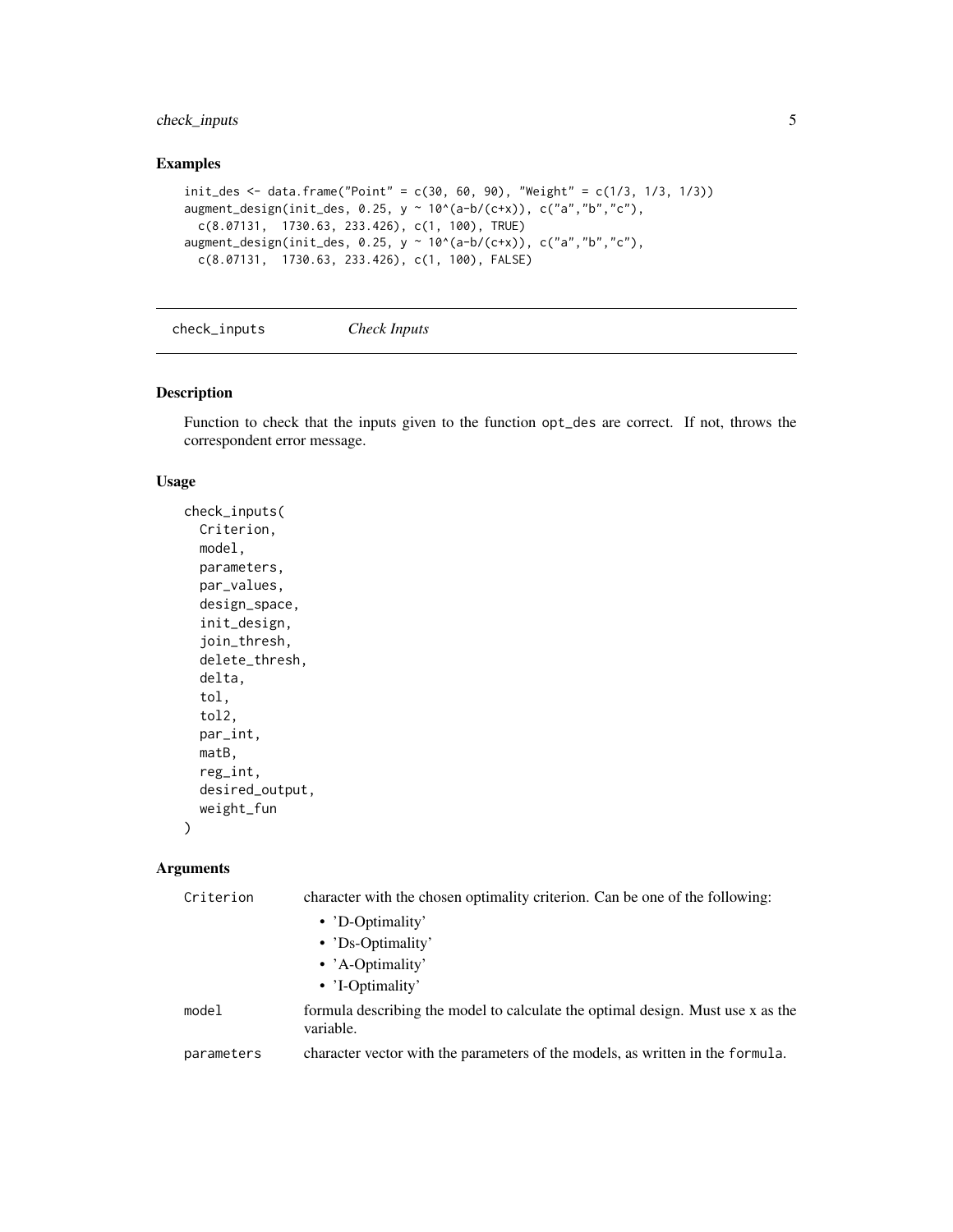<span id="page-5-0"></span>

| par_values    | numeric vector with the parameters nominal values, in the same order as given<br>in parameters.                                                  |
|---------------|--------------------------------------------------------------------------------------------------------------------------------------------------|
| design_space  | numeric vector of length 2, first component with the minimum of the space of<br>the design and second component with the maximum.                |
| init_design   | optimal dataframe with the initial design for the algorithm. A dataframe with<br>two columns:                                                    |
|               | • Point contains the support points of the design.                                                                                               |
|               | • Weight contains the corresponding weights of the Points.                                                                                       |
| join_thresh   | optional numeric value that states how close, in real units, two points must be in<br>order to be joined together by the join heuristic.         |
| delete_thresh | optional numeric value with the minimum weight, over 1 total, that a point needs<br>to have in order to not be deleted from the design.          |
| delta         | optional numeric value in $(0, 1)$ , parameter of the algorithm.                                                                                 |
| tol           | optional numeric value for the convergence of the weight optimizing algorithm.                                                                   |
| tol2          | optional numeric value for the stop criterion: difference between maximum of<br>sensitivity function and optimality criterion.                   |
| par_int       | optional numeric vector with the index of the parameters of interest.                                                                            |
| $m$ at $B$    | optional matrix of dimensions k x k, integral of the information matrix of the<br>model over the interest region.                                |
| reg_int       | optional numeric vector of two components with the bounds of the interest re-<br>gion for I-Optimality.                                          |
|               | desired_output not functional yet: decide which kind of output you want.                                                                         |
| weight_fun    | optional one variable function that represents the square of the structure of vari-<br>ance, in case of heteroscedastic variance of the response |

crit *Master function for the criterion function*

# Description

Depending on the Criterion input, the function returns the output of the corresponding criterion function given the information matrix.

# Usage

```
crit(Criterion, M, k = 0, par_info = c(1), math = NA)
```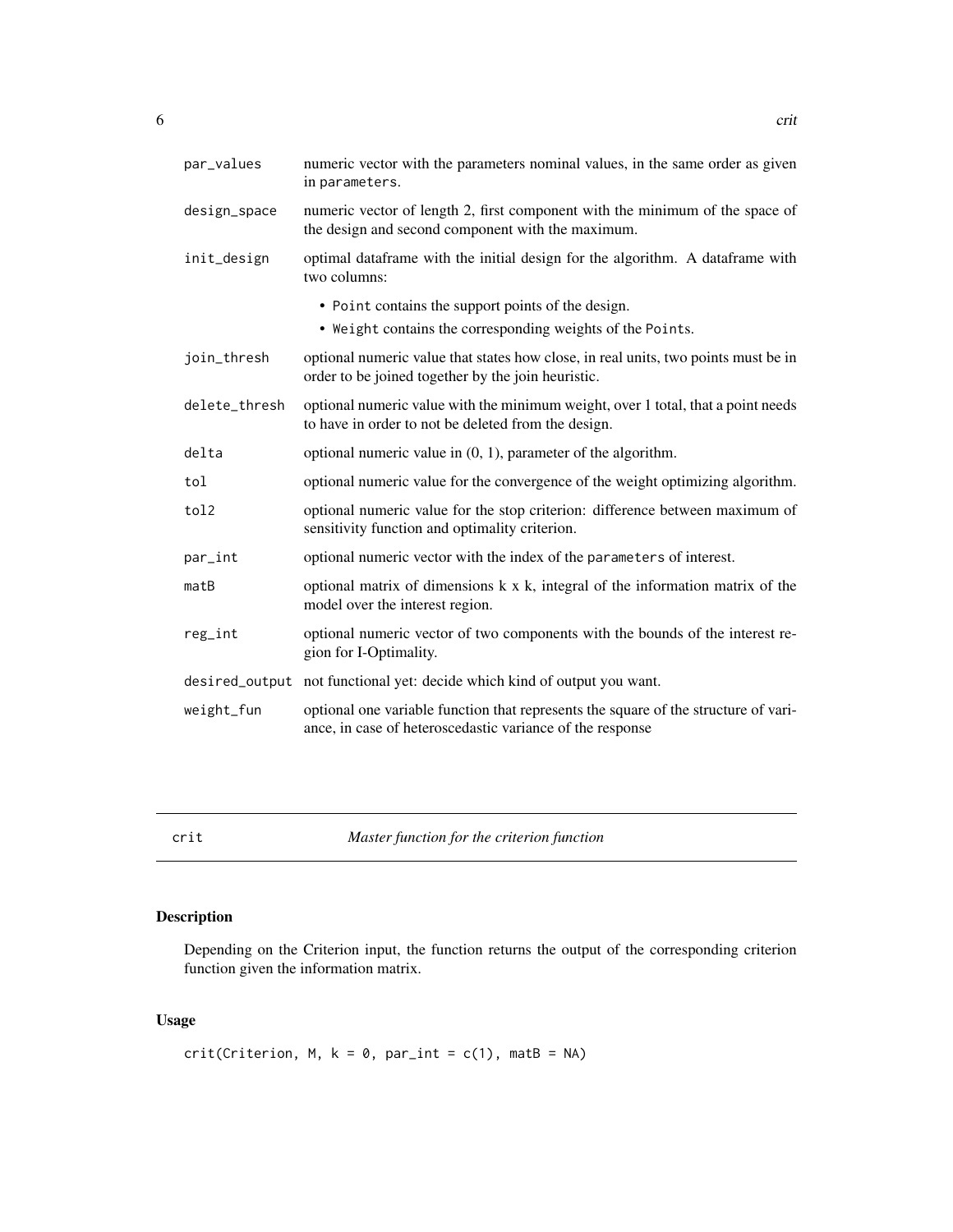# <span id="page-6-0"></span>crosspoints 7

# Arguments

| Criterion | Character with the chosen optimality criterion. Can be one of the following:                           |
|-----------|--------------------------------------------------------------------------------------------------------|
|           | • 'D-Optimality'                                                                                       |
|           | • 'Ds-Optimality'                                                                                      |
|           | • $'A$ -Optimality'                                                                                    |
|           | • 'I-Optimality'                                                                                       |
| M         | Information matrix for which the criterion value wants to be calculated.                               |
| k         | Numeric number of parameters of the model. Taken from the number of rows<br>of the matrix if omitted.  |
| par_int   | Numeric vector with the index of the parameters of interest of the model. Only<br>for "Ds-Optimality". |
| matB      | Matrix of the integral of the information matrix over the interest region. Only<br>for "I-Optimality". |

# Value

Numeric value of the optimality criterion for the information matrix.

| Calculate crosspoints<br>crosspoints |  |
|--------------------------------------|--|
|--------------------------------------|--|

# Description

Given the parameters for D-augmenting a design, this function calculates the crosspoints in the sensitivity function that delimit the candidate points region

#### Usage

crosspoints(deff, alpha, k, sens, gridlength, tol, xmin, xmax)

### Arguments

| deff       | Minimum efficiency chosen by the user                                                               |
|------------|-----------------------------------------------------------------------------------------------------|
| alpha      | Combined weight of the new points                                                                   |
| k          | Number of unknown parameters of the model                                                           |
| sens       | Sensitivity function of the design for the model                                                    |
| gridlength | Number of points in the grid to find the crosspoints                                                |
| tol        | Tolerance that establishes how close two points close to one another are consider-<br>ered the same |
| xmin       | Minimum of the space of the design                                                                  |
| xmax       | Maximum of the space of the design                                                                  |

#### Value

A numeric vector of crosspoints that define the candidate points region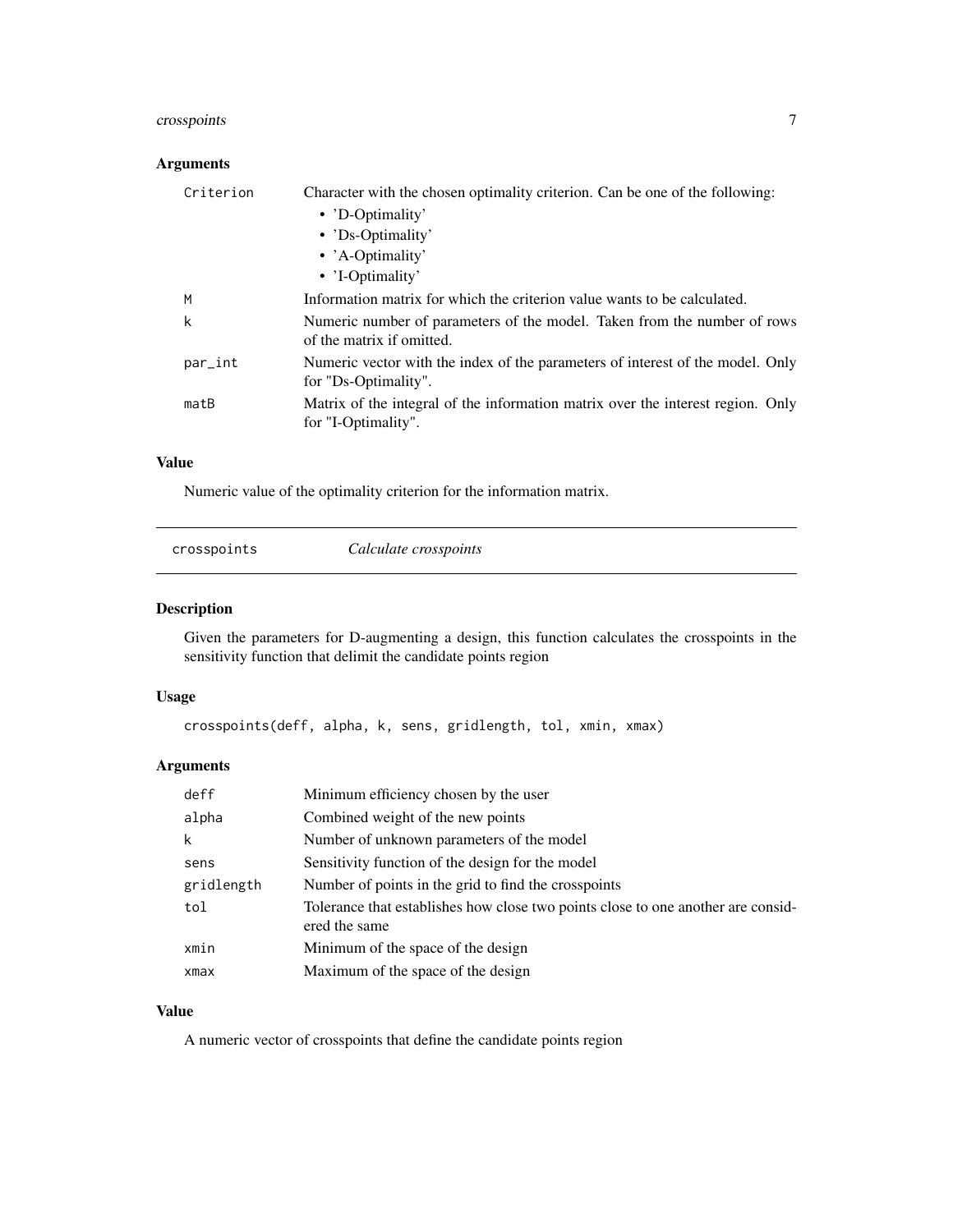<span id="page-7-0"></span>Calculates the value of the D-Optimality criterion, which follows the expression:

$$
\phi_D = \frac{1}{|M|}^{1/k}
$$

#### Usage

dcrit(M, k)

#### Arguments

| м | Information matrix for which the criterion value wants to be calculated.                              |
|---|-------------------------------------------------------------------------------------------------------|
| k | Numeric number of parameters of the model. Taken from the number of rows<br>of the matrix if omitted. |

#### Value

numeric value of the D-optimality criterion for the information matrix.

| Remove low weight points<br>delete_points |
|-------------------------------------------|
|-------------------------------------------|

#### Description

Removes the points of a design with a weight lower than a threshold, delta, and distributes that weights proportionally to the rest of the points.

#### Usage

```
delete_points(design, delta)
```
#### Arguments

| design | The design from which to remove points as a dataframe with two columns:     |  |
|--------|-----------------------------------------------------------------------------|--|
|        | • Point contains the support points of the design.                          |  |
|        | • Weight contains the corresponding weights of the Points.                  |  |
| delta  | The threshold from which the points with such a weight or lower will be re- |  |
|        | moved.                                                                      |  |

#### Value

The design without the removed points.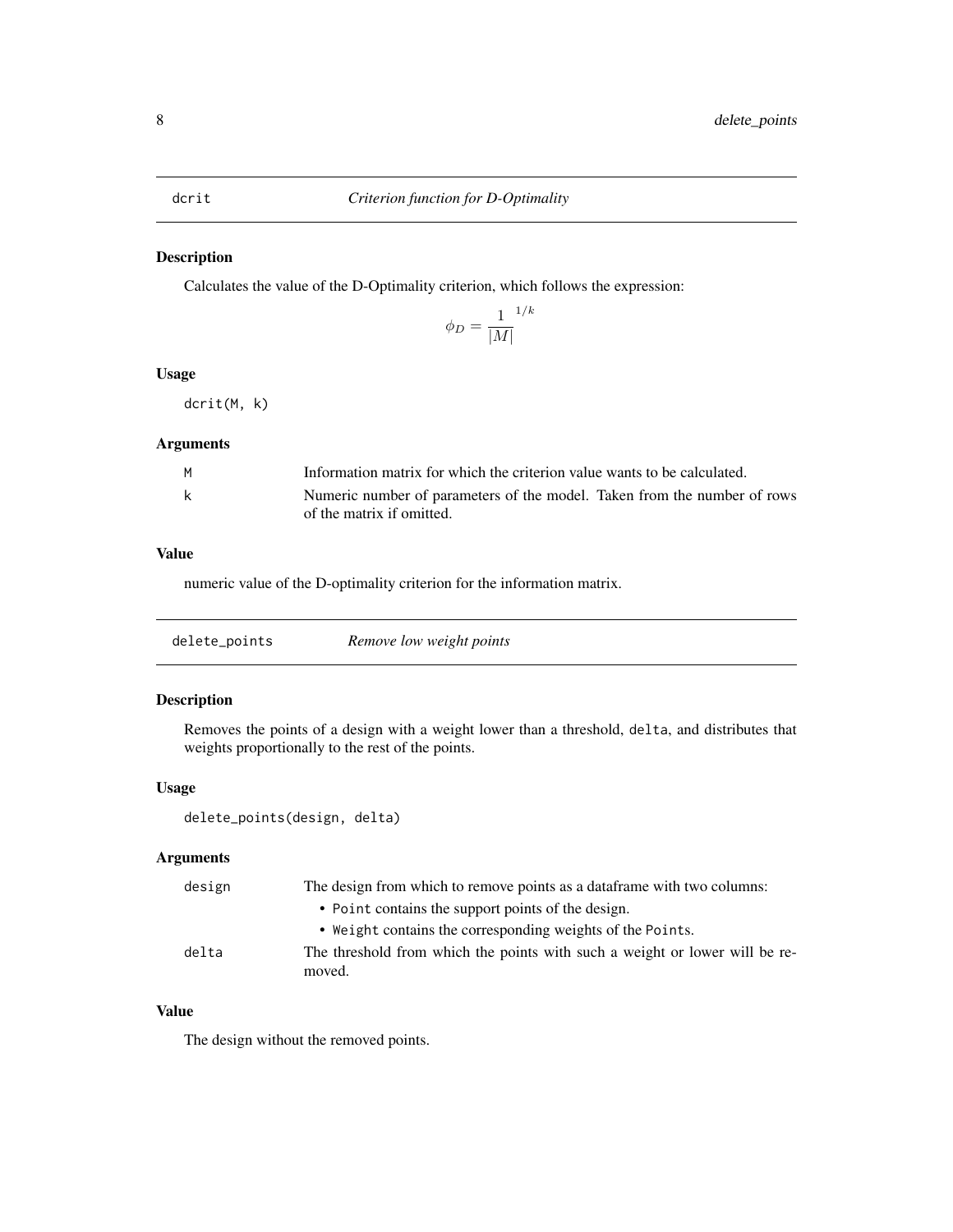<span id="page-8-0"></span>

Given the weight of new points, number of parameters and range of the sensitivity function, calculates the range of possible minimum efficiency for the D-augmented design.

#### Usage

delta\_bound(alpha, k, sens\_min, sens\_max = Inf)

#### Arguments

| alpha    | Combined weight of the new points to add  |
|----------|-------------------------------------------|
| k        | Number of parameters of the model         |
| sens_min | Minimum value of the sensitivity function |
| sens_max | Maximum value of the sensitivity function |

# Value

A numeric vector with two components, minimum and maximum efficiency (over 1)

design\_efficiency *Efficiency between optimal design and a user given design*

### Description

Takes a optimal design provided from the function opt\_des and a user given design and compares their efficiency

#### Usage

```
design_efficiency(opt_des_obj, design)
```
#### Arguments

| opt_des_obi | An object given by the function opt_des.                        |
|-------------|-----------------------------------------------------------------|
| design      | A data frame that represents the design. Must have two columns: |
|             | • Point contains the support points of the design.              |
|             | • Weight contains the corresponding weights of the Points.      |

#### Value

The efficiency as a value between 0 and 1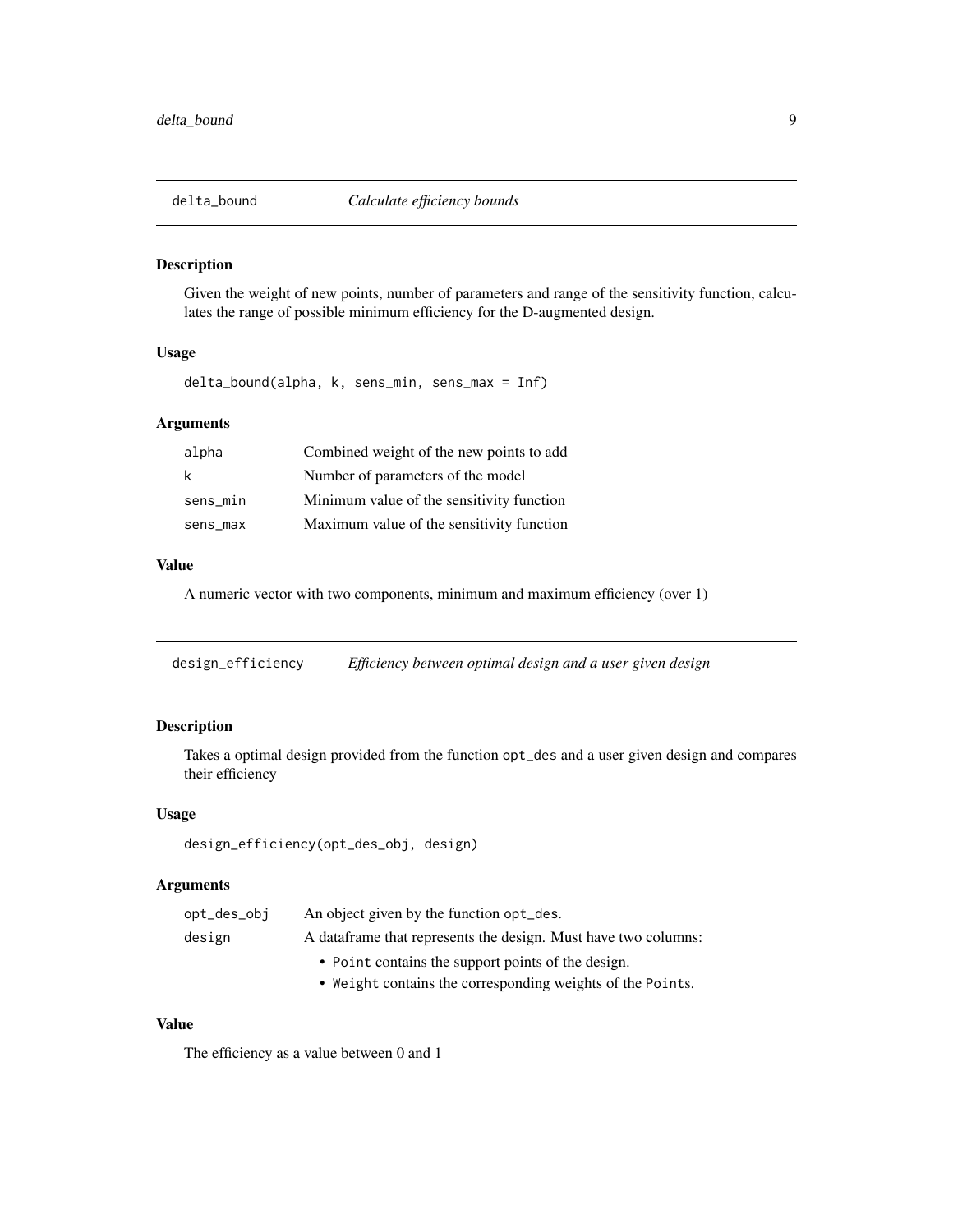#### See Also

opt\_des

#### Examples

```
result <- opt_des("D-Optimality", y ~ a * exp(-b / x), c("a", "b"), c(1, 1500), c(212, 422))
design <- data.frame("Point" = c(220, 240, 400), "Weight" = c(1 / 3, 1 / 3, 1 / 3))
design_efficiency(result, design)
```
#### dscrit *Criterion function for Ds-Optimality*

#### Description

Calculates the value of the Ds-Optimality criterion, which follows the expression:

$$
\phi_D = \frac{|M_{22}|}{|M|}^{1/s}
$$

#### Usage

dscrit(M, par\_int)

#### Arguments

| M       | Information matrix for which the criterion value wants to be calculated.  |
|---------|---------------------------------------------------------------------------|
| par_int | Numeric vector with the index of the parameters of interest of the model. |

#### Value

Numeric value of the Ds-optimality criterion for the information matrix.

dsens *Sensitivity function for D-Optimality*

#### Description

Calculates the sensitivity function from the gradient vector and the Identity Matrix.

#### Usage

dsens(grad, M)

<span id="page-9-0"></span>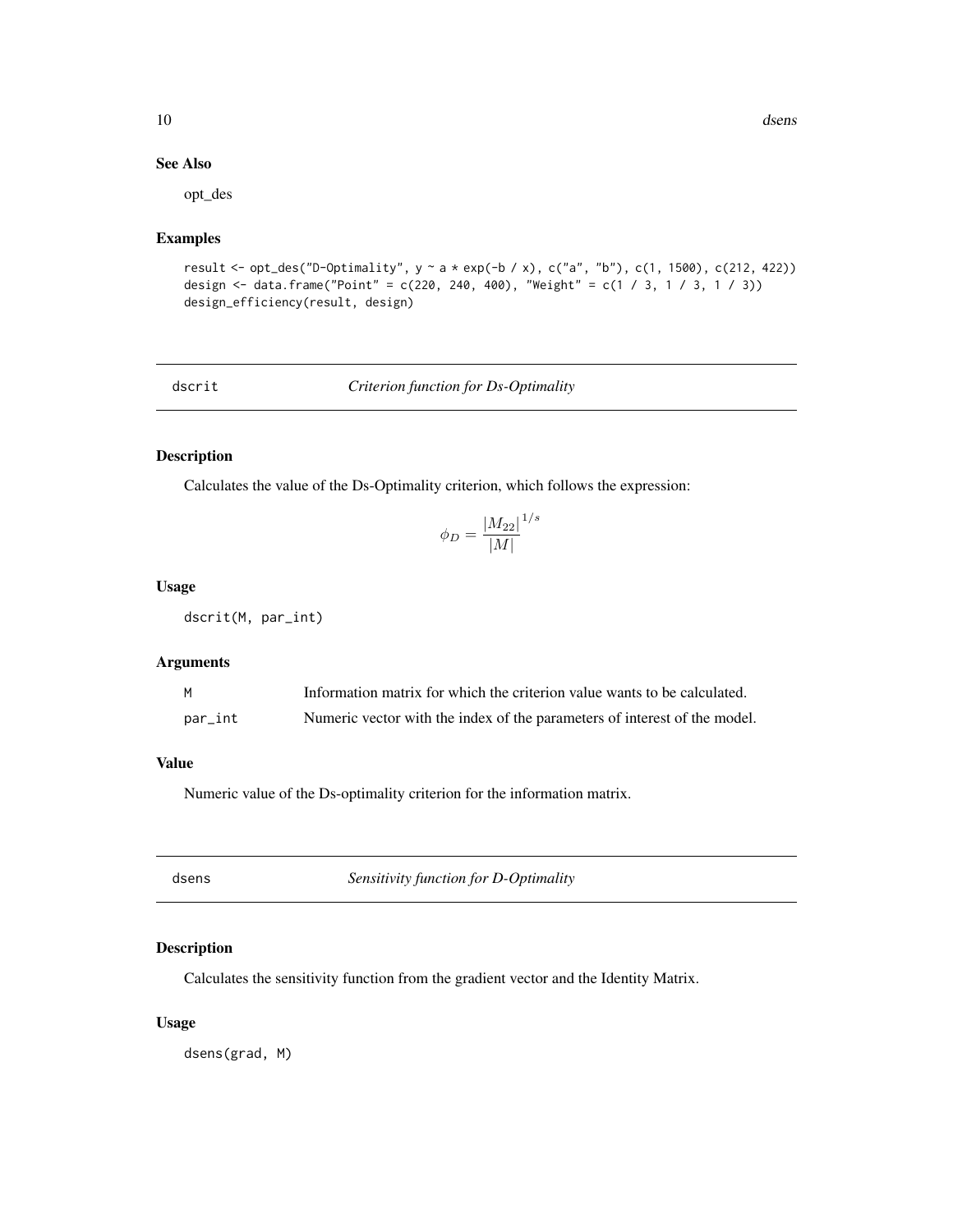#### <span id="page-10-0"></span>dssens and the contract of the contract of the contract of the contract of the contract of the contract of the contract of the contract of the contract of the contract of the contract of the contract of the contract of the

#### Arguments

| grad     | A function in a single variable that returns the partial derivatives vector of the<br>model. |
|----------|----------------------------------------------------------------------------------------------|
| <b>M</b> | Information Matrix for the sensitivity function.                                             |

#### Value

The sensitivity function as a matrix of single variable.

dssens *Sensitivity function for Ds-Optimality*

#### Description

Calculates the sensitivity function from the gradient vector, the Identity Matrix and the parameters of interest.

#### Usage

dssens(grad, M, par\_int)

#### Arguments

| grad    | A function in a single variable that returns the partial derivatives vector of the<br>model. |
|---------|----------------------------------------------------------------------------------------------|
| M       | Information Matrix for the sensitivity function.                                             |
| par_int | Numeric vector of the indexes of the parameters of interest for Ds-Optimality.               |

#### Value

The sensitivity function as a matrix of single variable.

<span id="page-10-1"></span>DsWFMult *Cocktail Algorithm implementation for Ds-Optimality*

#### Description

Function that calculates the Ds-Optimal designs for the interest parameters given by intPar. The rest of the parameters can help the convergence of the algorithm.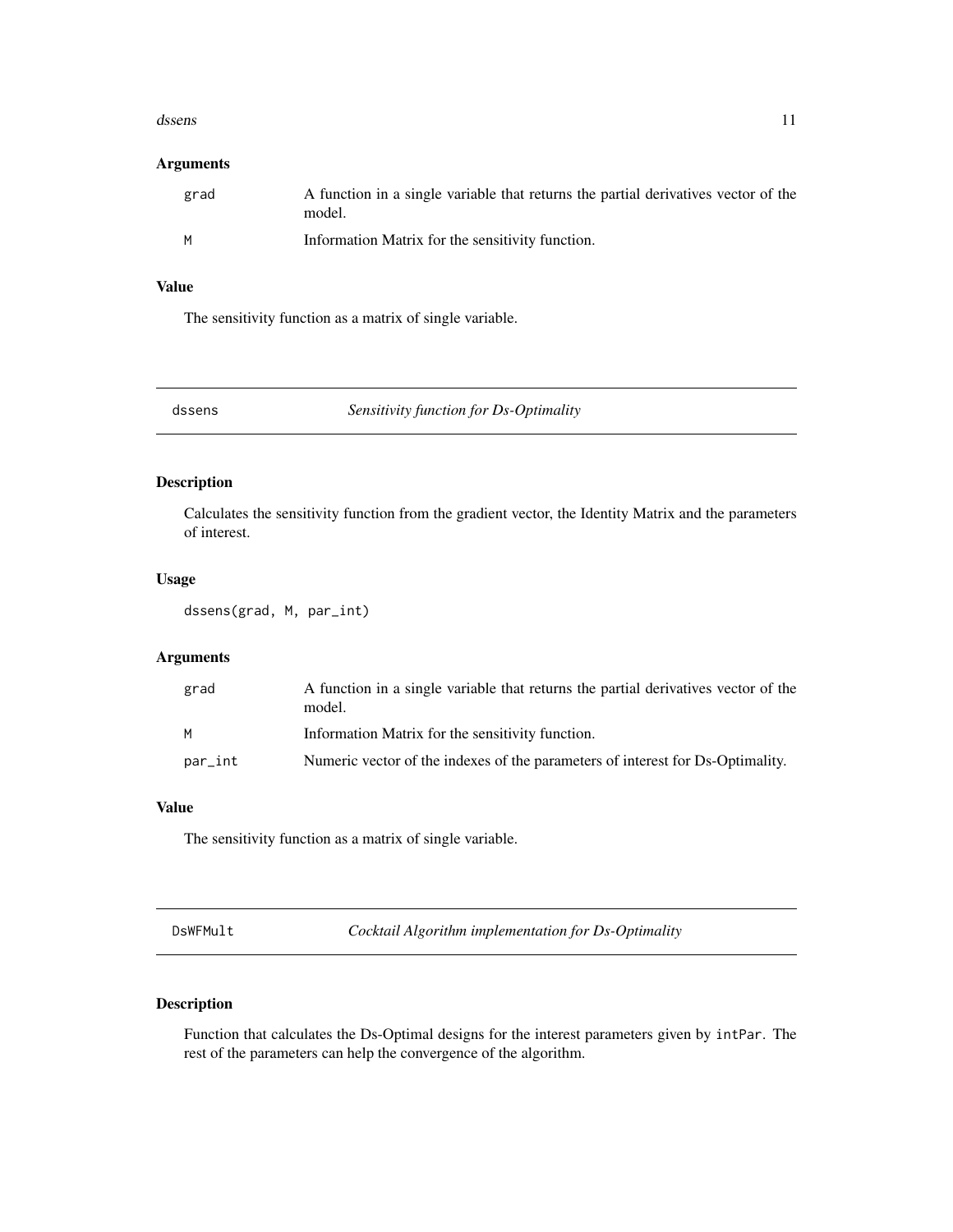# Usage

```
DsWFMult(
  init_design,
  grad,
 par_int,
 min,
 max,
  grid.length,
  join_thresh,
  delete_thresh,
  delta_weights,
  tol,
  tol2
)
```
#### Arguments

| init_design   | with the initial design for the algorithm. A data frame with two columns:                                                       |
|---------------|---------------------------------------------------------------------------------------------------------------------------------|
|               | • Point contains the support points of the design.                                                                              |
|               | • Weight contains the corresponding weights of the Points.                                                                      |
| grad          | function of partial derivatives of the model.                                                                                   |
| par_int       | numeric vector with the index of the parameters of interest. Only necessary<br>when the Criterion chosen is 'Ds-Optimality'.    |
| min           | numeric value with the inferior bound of the space of the design.                                                               |
| max           | numeric value with the upper bound of the space of the design.                                                                  |
| grid.length   | numeric value that gives the grid to evaluate the sensitivity function when look-<br>ing for a maximum.                         |
| join_thresh   | numeric value that states how close, in real units, two points must be in order to<br>be joined together by the join heuristic. |
| delete_thresh | numeric value with the minimum weight, over 1 total, that a point needs to have<br>in order to not be deleted from the design.  |
| delta_weights | numeric value in $(0, 1)$ , parameter of the algorithm.                                                                         |
| tol           | numeric value for the convergence of the weight optimizing algorithm.                                                           |
| tol2          | numeric value for the stop condition of the algorithm.                                                                          |
|               |                                                                                                                                 |

#### Value

list correspondent to the output of the correspondent algorithm called, dependent on the criterion. A list of two objects:

- optdes: a dataframe with the optimal design in two columns, Point and Weight.
- sens: a plot with the sensitivity function to check for optimality of the design.

#### See Also

Other cocktail algorithms: [DWFMult\(](#page-12-1)), [IWFMult\(](#page-20-1)), [WFMult\(](#page-32-1))

<span id="page-11-0"></span>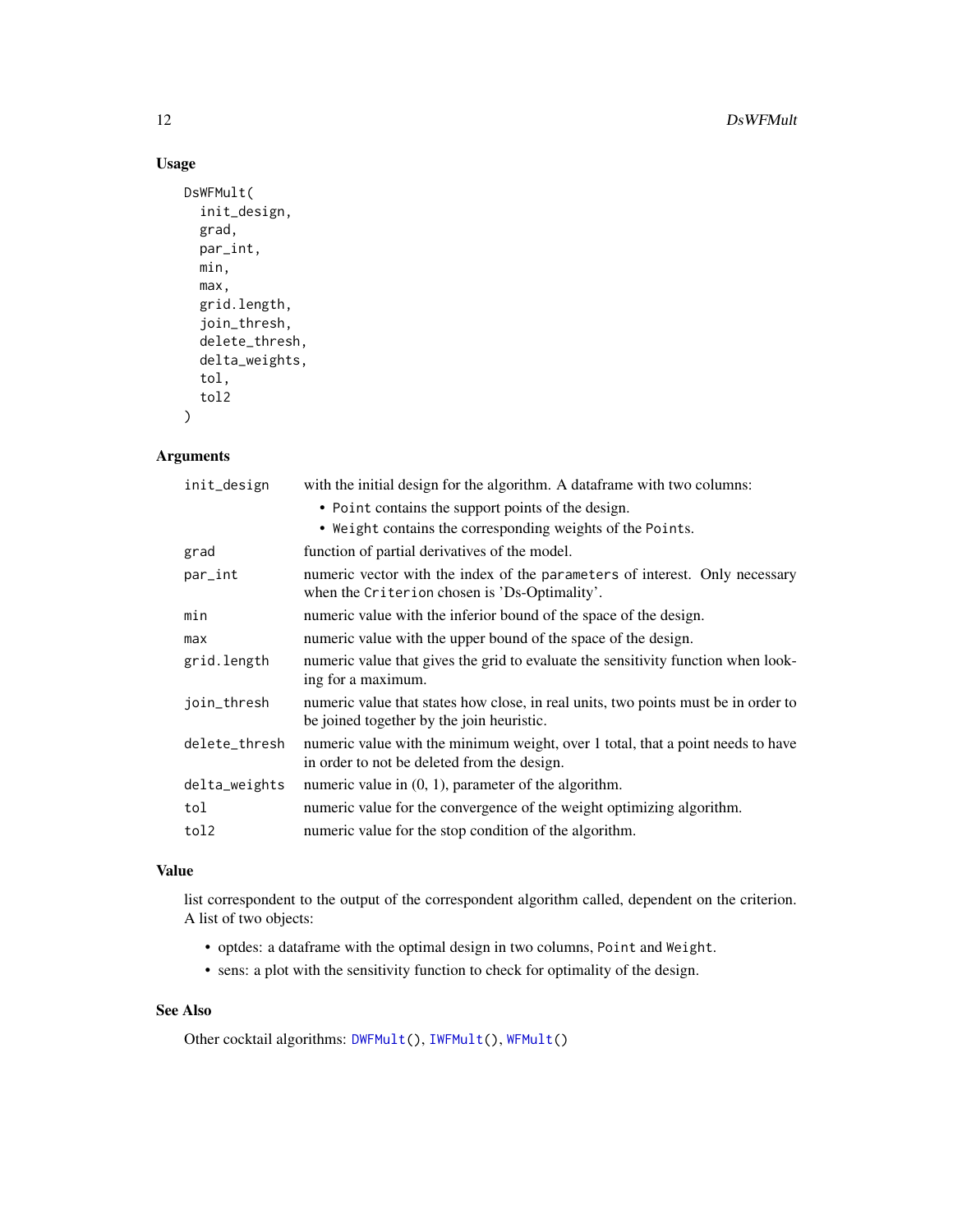<span id="page-12-1"></span><span id="page-12-0"></span>

Function that calculates the DsOptimal design. The rest of the parameters can help the convergence of the algorithm.

#### Usage

```
DWFMult(
  init_design,
  grad,
  min,
  max,
  grid.length,
  join_thresh,
  delete_thresh,
  k,
  delta_weights,
  tol,
  tol2
\mathcal{L}
```

| init_design   | with the initial design for the algorithm. A data frame with two columns:                                                       |
|---------------|---------------------------------------------------------------------------------------------------------------------------------|
|               | • Point contains the support points of the design.                                                                              |
|               | • Weight contains the corresponding weights of the Points.                                                                      |
| grad          | function of partial derivatives of the model.                                                                                   |
| min           | numeric value with the inferior bound of the space of the design.                                                               |
| max           | numeric value with the upper bound of the space of the design.                                                                  |
| grid.length   | numeric value that gives the grid to evaluate the sensitivity function when look-<br>ing for a maximum.                         |
| join_thresh   | numeric value that states how close, in real units, two points must be in order to<br>be joined together by the join heuristic. |
| delete_thresh | numeric value with the minimum weight, over 1 total, that a point needs to have<br>in order to not be deleted from the design.  |
| k             | number of unknown parameters of the model.                                                                                      |
| delta_weights | numeric value in $(0, 1)$ , parameter of the algorithm.                                                                         |
| tol           | numeric value for the convergence of the weight optimizing algorithm.                                                           |
| tol2          | numeric value for the stop condition of the algorithm.                                                                          |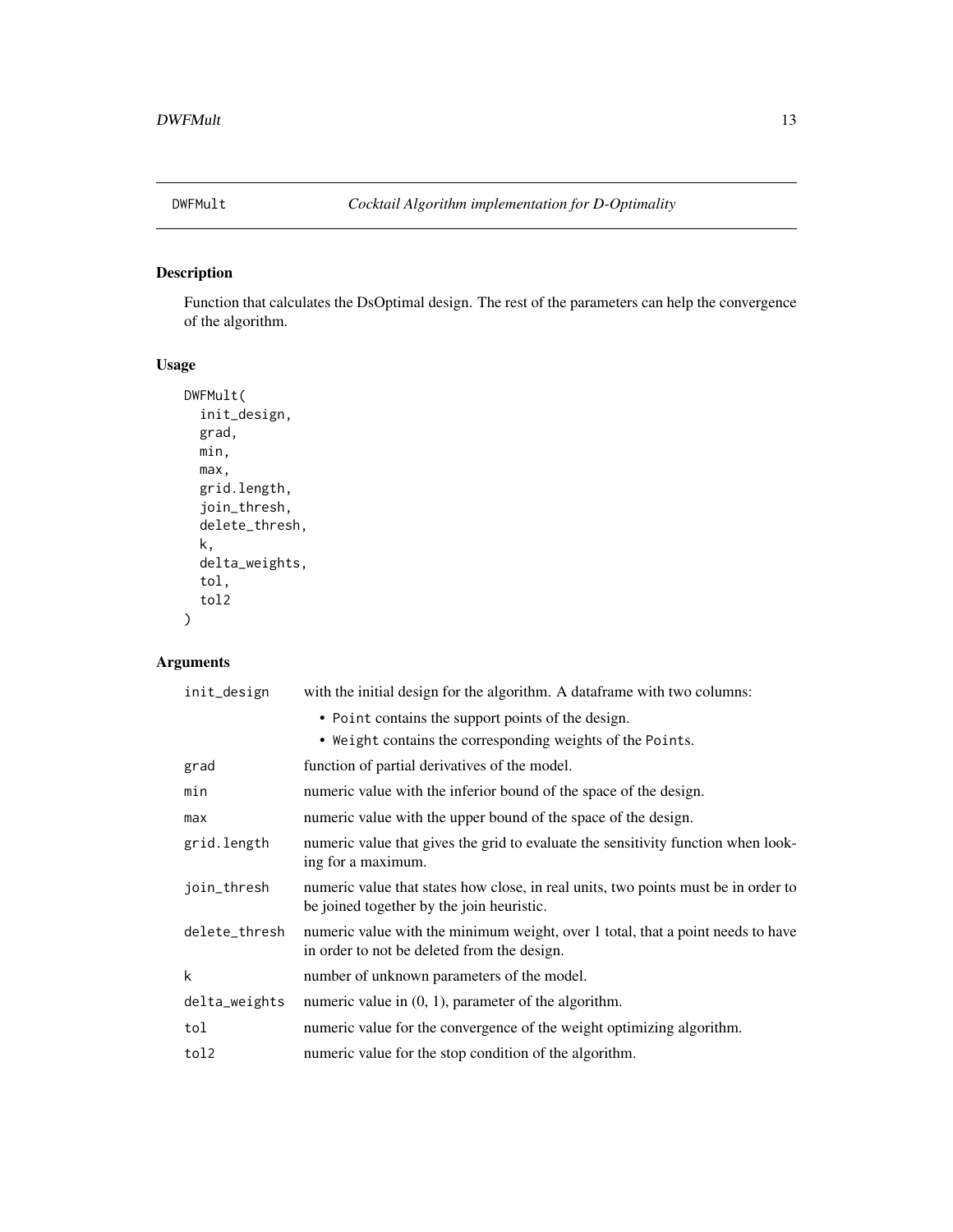# <span id="page-13-0"></span>Value

list correspondent to the output of the correspondent algorithm called, dependent on the criterion. A list of two objects:

- optdes: a dataframe with the optimal design in two columns, Point and Weight.
- sens: a plot with the sensitivity function to check for optimality of the design.

#### See Also

Other cocktail algorithms: [DsWFMult\(](#page-10-1)), [IWFMult\(](#page-20-1)), [WFMult\(](#page-32-1))

eff *Efficiency between two Information Matrices*

#### Description

Efficiency between two Information Matrices

#### Usage

```
eff(Criterion, mat1, mat2, k = 0, intPars = c(1), matB = NA)
```
#### Arguments

| Character with the chosen optimality criterion. Can be one of the following:<br>Criterion |                                                                                                        |
|-------------------------------------------------------------------------------------------|--------------------------------------------------------------------------------------------------------|
|                                                                                           | • 'D-Optimality'                                                                                       |
|                                                                                           | • 'Ds-Optimality'                                                                                      |
|                                                                                           | • 'A-Optimality'                                                                                       |
|                                                                                           | • 'I-Optimality'                                                                                       |
| mat1                                                                                      | First information matrix, for the numerator.                                                           |
| mat2                                                                                      | Second information matrix, for the denominator.                                                        |
| k                                                                                         | Number of parameters of the model. Taken from the number of rows of the<br>matrix if omitted.          |
| intPars                                                                                   | Numeric vector with the index of the parameters of interest of the model. Only<br>for "Ds-Optimality". |
| matB                                                                                      | Matrix of the integral of the information matrix over the interest region. Only<br>for "I-Optimality". |
|                                                                                           |                                                                                                        |

#### Value

Efficiency of first design with respect to the second design, as a decimal number.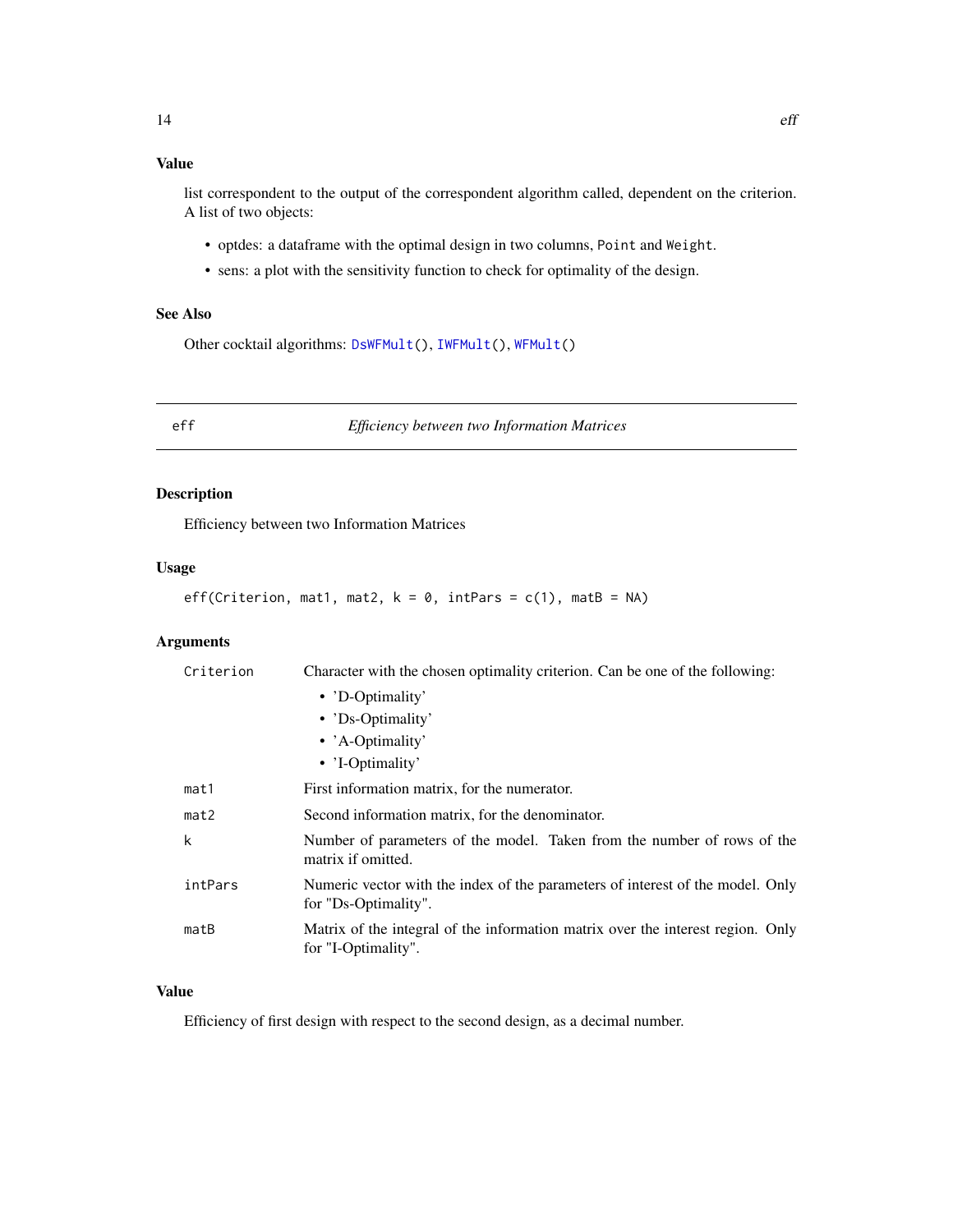<span id="page-14-0"></span>Takes an approximate design, and a number of points and converts the design to an approximate design. It uses the multiplier (n - l/2) and evens the total number of observations afterwards.

#### Usage

```
efficient_round(design, n, tol = 1e-05)
```
#### Arguments

| design | a data. frame with columns "Point" and "Weight" that represents a design          |
|--------|-----------------------------------------------------------------------------------|
| n      | an integer that represents the desired number of observations of the exact design |
| tol    | optional parameter for the consideration of a integer in the rounding process     |

#### Value

a data.frame with columns "Point" and "Weight" representing an exact design with n observations

#### Examples

```
design_test <- data.frame("Point" = seq(1, 5, length.out = 7),
         "Weight" = c(0.1, 0.0001, 0.2, 0.134, 0.073, 0.2111, 0.2818))
efficient_round(design_test, 20)
exact_design <- efficient_round(design_test, 21)
aprox_design <- exact_design
aprox_design$Weight <- aprox_design$Weight/sum(aprox_design$Weight)
```
findmax *Find Maximum*

#### Description

Searches the maximum of a function over a grid on a given interval.

#### Usage

findmax(sens, min, max, grid.length)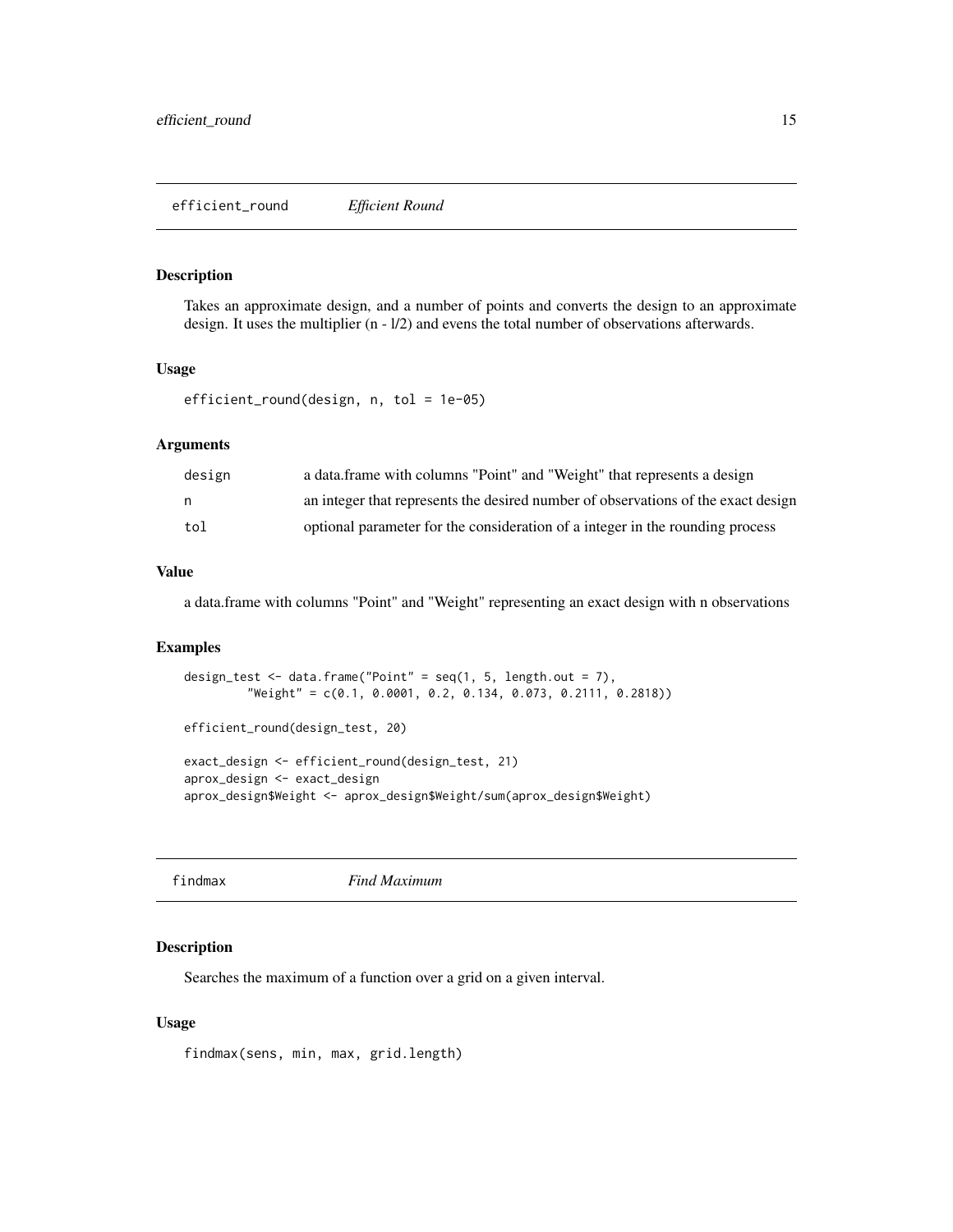# <span id="page-15-0"></span>Arguments

| sens        | A single variable numeric function to evaluate. |
|-------------|-------------------------------------------------|
| min         | Minimum value of the search interval.           |
| max         | Maximum value of the search interval.           |
| grid.length | Length of the search interval.                  |

# Value

The value at which the maximum is obtained

#### findmaxval *Find Maximum Value*

# Description

Searches the maximum of a function over a grid on a given interval.

#### Usage

findmaxval(sens, min, max, grid.length)

# Arguments

| sens        | A single variable numeric function to evaluate. |
|-------------|-------------------------------------------------|
| min         | Minimum value of the search interval.           |
| max         | Maximum value of the search interval.           |
| grid.length | Length of the search interval.                  |

# Value

The value of the maximum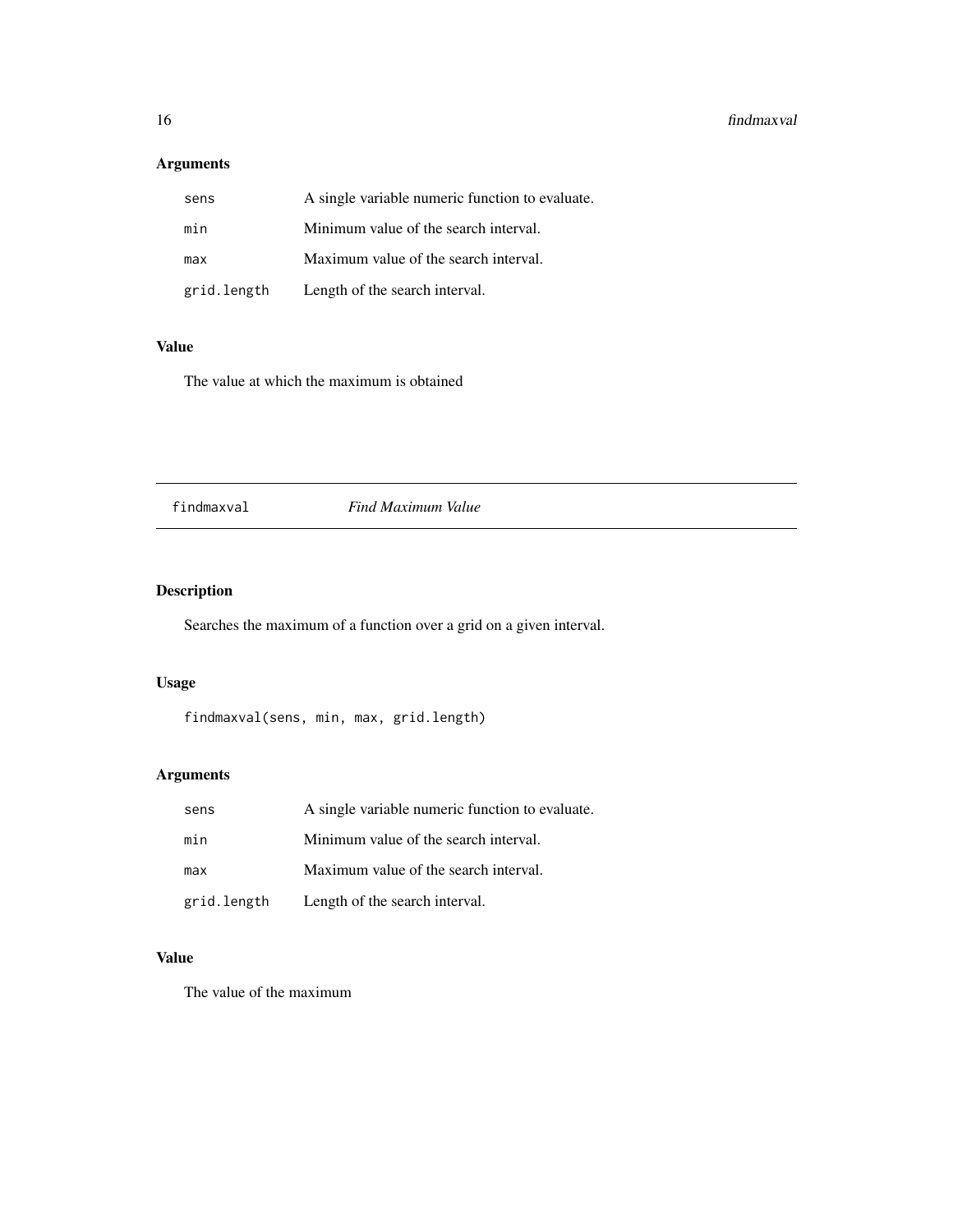<span id="page-16-0"></span>

Searches the maximum of a function over a grid on a given interval.

#### Usage

```
findminval(sens, min, max, grid.length)
```
#### Arguments

| sens        | A single variable numeric function to evaluate. |
|-------------|-------------------------------------------------|
| min         | Minimum value of the search interval.           |
| max         | Maximum value of the search interval.           |
| grid.length | Length of the search interval.                  |

# Value

The value of the minimum

getCross2 *Give effective limits to candidate points region*

#### Description

Given the start of the candidates points region, the parity of the crosspoints and the boundaries of the space of the design returns the effective limits of the candidate points region. Those points, taken in pairs from the first to the last delimit the region.

#### Usage

getCross2(cross, min, max, start, par)

#### Arguments

| cross | Vector of crosspoints in the sensitivity function given an efficiency and weight |
|-------|----------------------------------------------------------------------------------|
| min   | Minimum of the space of the design                                               |
| max   | Maximum of the space of the design                                               |
| start | Boolean that gives the effective start of the candidate points region            |
| par   | Boolean with the parity of the region                                            |

#### Value

Vector of effective limits of the candidate points region. Taken in pairs from the beginning delimit the region.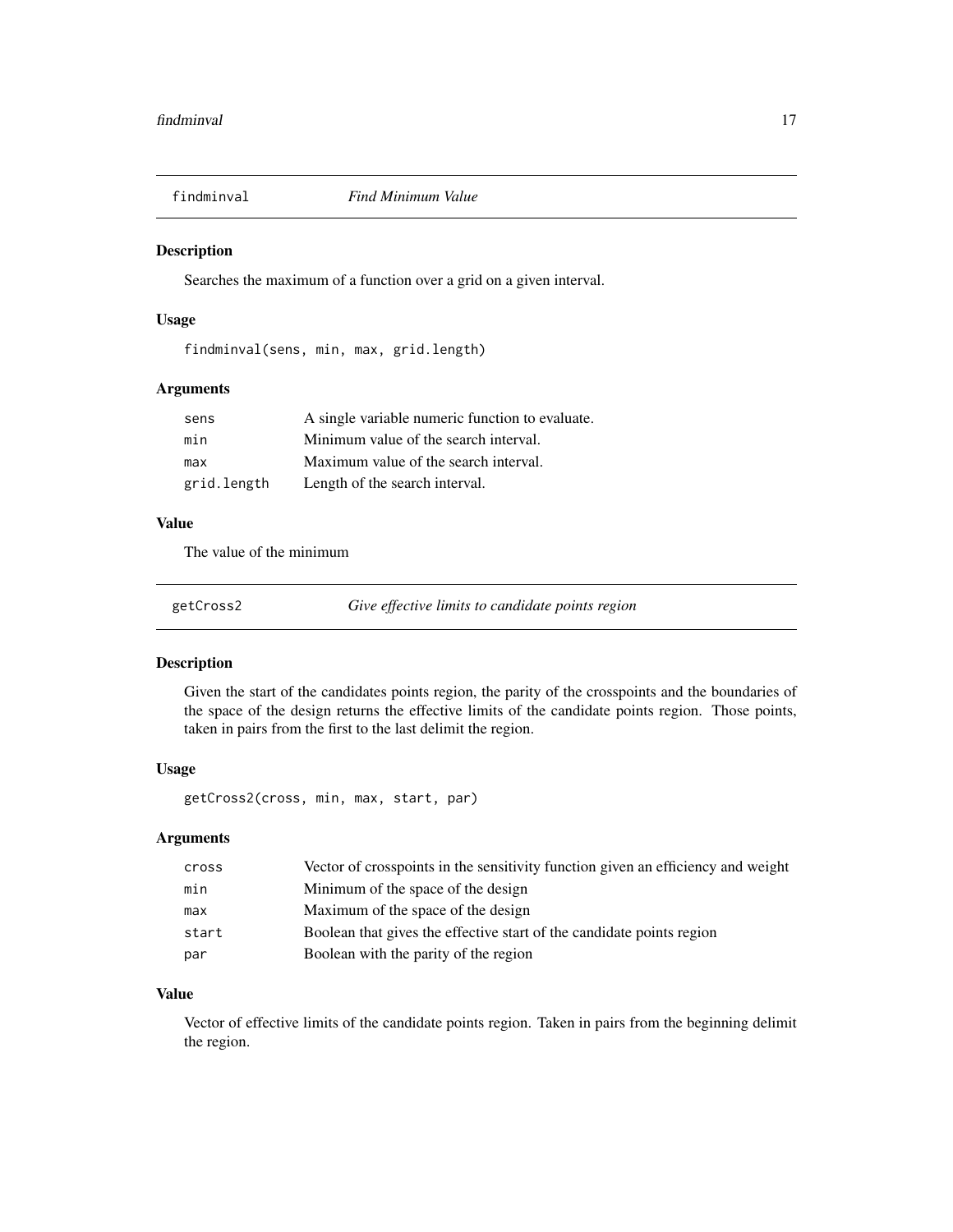<span id="page-17-0"></span>

Determines if the number of crosspoints is even or odd given the vector of crosspoints

### Usage

getPar(cross)

#### Arguments

cross Vector of crosspoints in the sensitivity function given an efficiency and weight

#### Value

True if the number of crosspoints is even, false otherwise

| getStart |  |
|----------|--|
|          |  |

Find where the candidate points region starts

# Description

Given the crosspoints and the sensitivity function, this function finds where the candidate points region starts, either on the extreme of the space of the design or the first crosspoints

#### Usage

getStart(cross, min, max, val, sens\_opt)

### Arguments

| cross    | Vector of crosspoints in the sensitivity function given an efficiency and weight |
|----------|----------------------------------------------------------------------------------|
| min      | Minimum of the space of the design                                               |
| max      | Maximum of the space of the design                                               |
| val      | Value of the sensitivity function at the crosspoints                             |
| sens_opt | Sensitivity function                                                             |

#### Value

True if the candidate points region starts on the minimum, False otherwise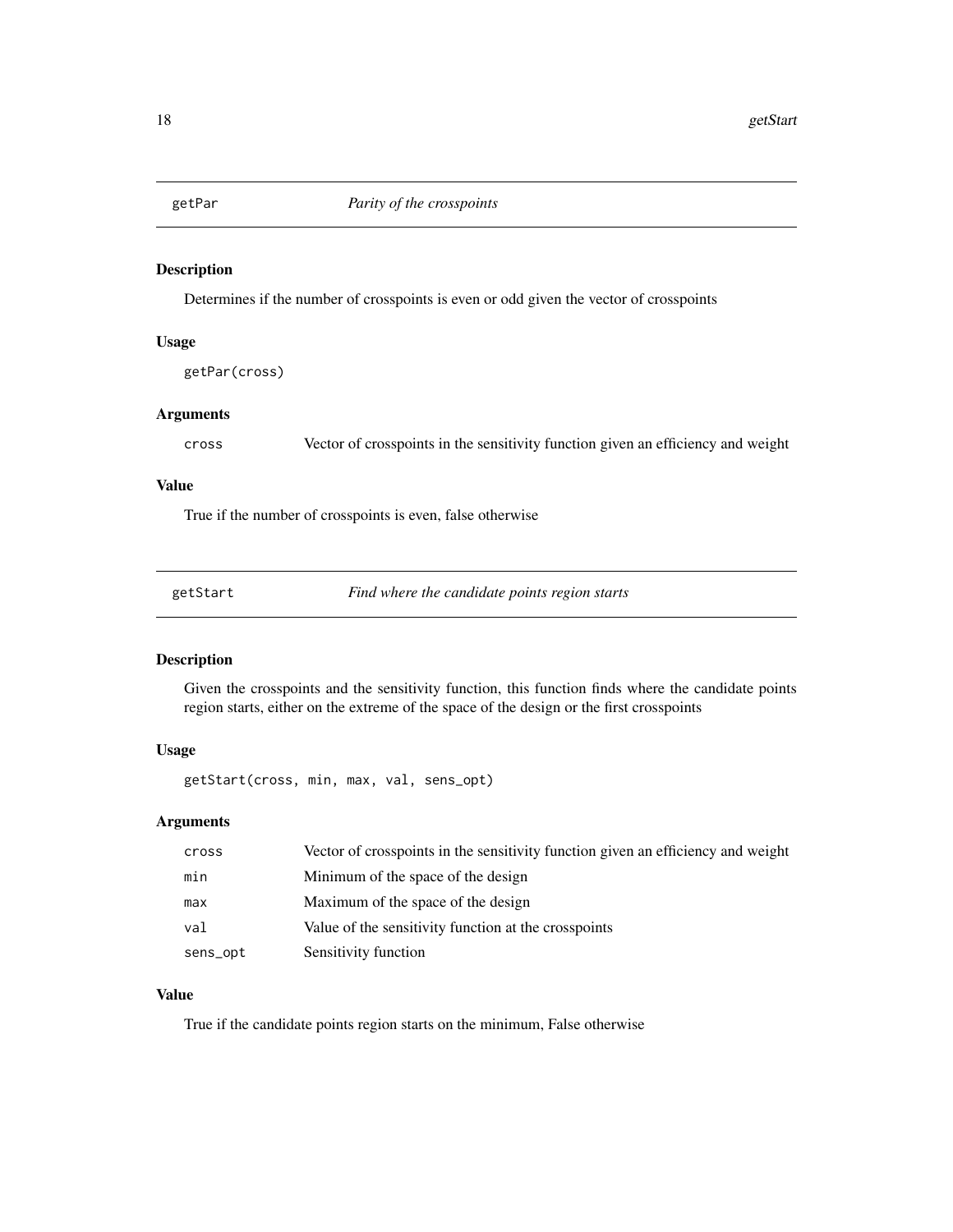<span id="page-18-0"></span>

Calculates the gradient function of a model with respect to the parameters, char\_vars, evaluates it at the provided values and returns the result as a function of the variable x.

#### Usage

```
gradient(model, char_vars, values, weight_fun = function(x) 1)
```
#### Arguments

| model      | A formula describing the model, which must contain only x, the parameters<br>defined in char_vars and the numerical operators.                   |
|------------|--------------------------------------------------------------------------------------------------------------------------------------------------|
| char_vars  | A character vector of the parameters of the model.                                                                                               |
| values     | Numeric vector with the nominal values of the parameters in char-vars.                                                                           |
| weight_fun | Optional one variable function that represents the square of the structure of vari-<br>ance, in case of heteroscedastic variance of the response |

#### Value

A function depending on x that's the gradient of the model with respect to char\_vars

icrit *Criterion function for I-Optimality*

#### Description

Calculates the value of the Ds-Optimality criterion, which follows the expression:

$$
\phi_D = \frac{|M_{22}|}{|M|}^{1/s}
$$

#### Usage

icrit(M, matB)

| Information matrix for which the criterion value wants to be calculated.<br>M                                                 |  |
|-------------------------------------------------------------------------------------------------------------------------------|--|
| Matrix of the integral of the information matrix over the interest region. Identity<br>$m$ at $B$<br>matrix for A-Optimality. |  |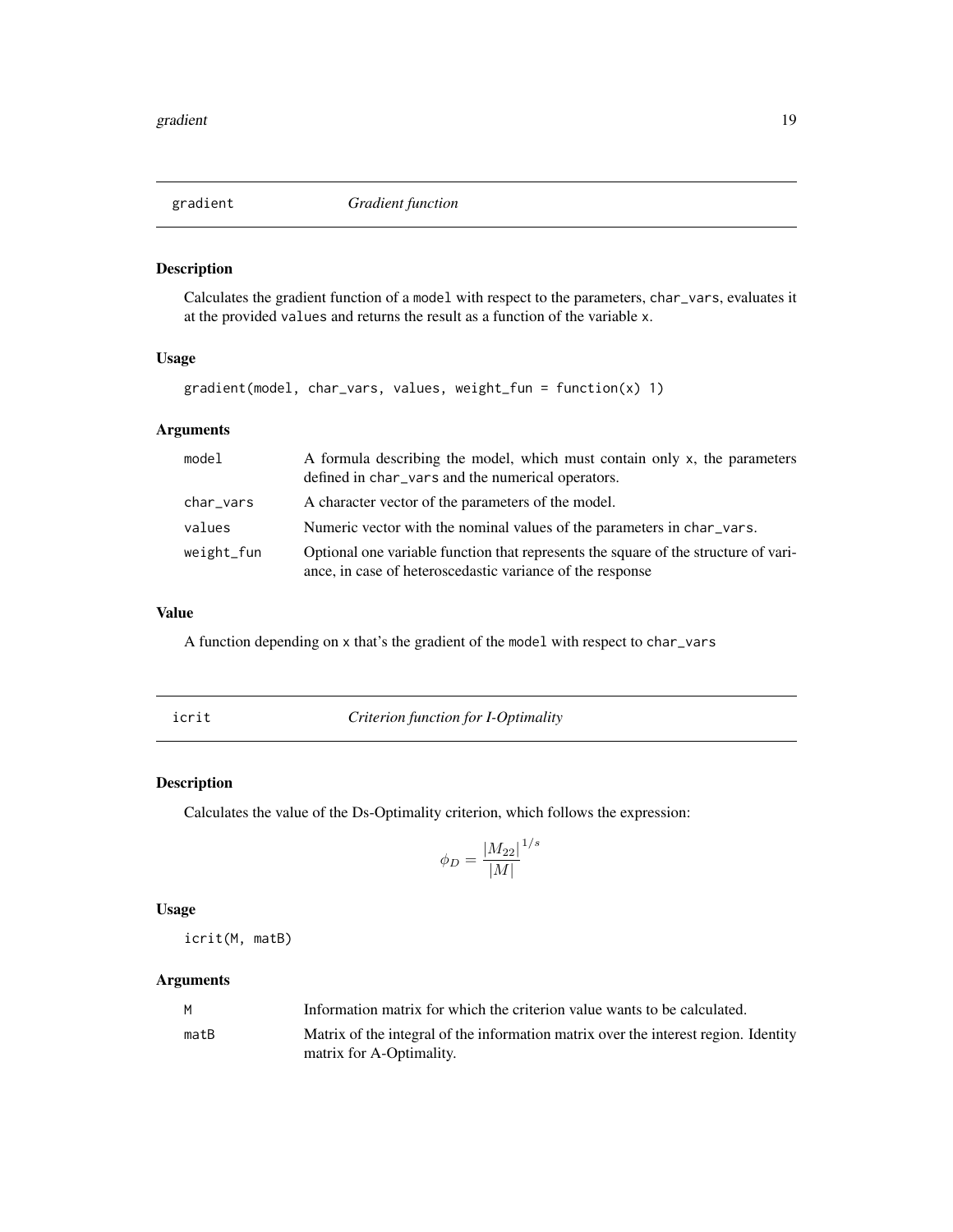# <span id="page-19-0"></span>Value

Numeric value of the Ds-optimality criterion for the information matrix.

|--|

### Description

Given the gradient vector of a model in a single variable model and a design, calculates the information matrix.

#### Usage

inf\_mat(grad, design)

#### Arguments

| grad   | A function in a single variable that returns the partial derivatives vector of the<br>model.                     |
|--------|------------------------------------------------------------------------------------------------------------------|
| design | A data frame that represents the design. Must have two columns:                                                  |
|        | • Point contains the support points of the design.<br>• Weight contains the corresponding weights of the Points. |

#### Value

The information matrix of the design, a  $k \times k$  matrix where k is the length of the gradient.

integrate\_reg\_int *Integrate IM*

#### Description

Integrates the information matrix over the region of interest to calculate matrix B to be used in I-Optimality calculation.

#### Usage

integrate\_reg\_int(grad, k, reg\_int)

| grad    | function of partial derivatives of the model.                                                           |
|---------|---------------------------------------------------------------------------------------------------------|
| k       | number of unknown parameters of the model.                                                              |
| reg_int | optional numeric vector of two components with the bounds of the interest re-<br>gion for I-Optimality. |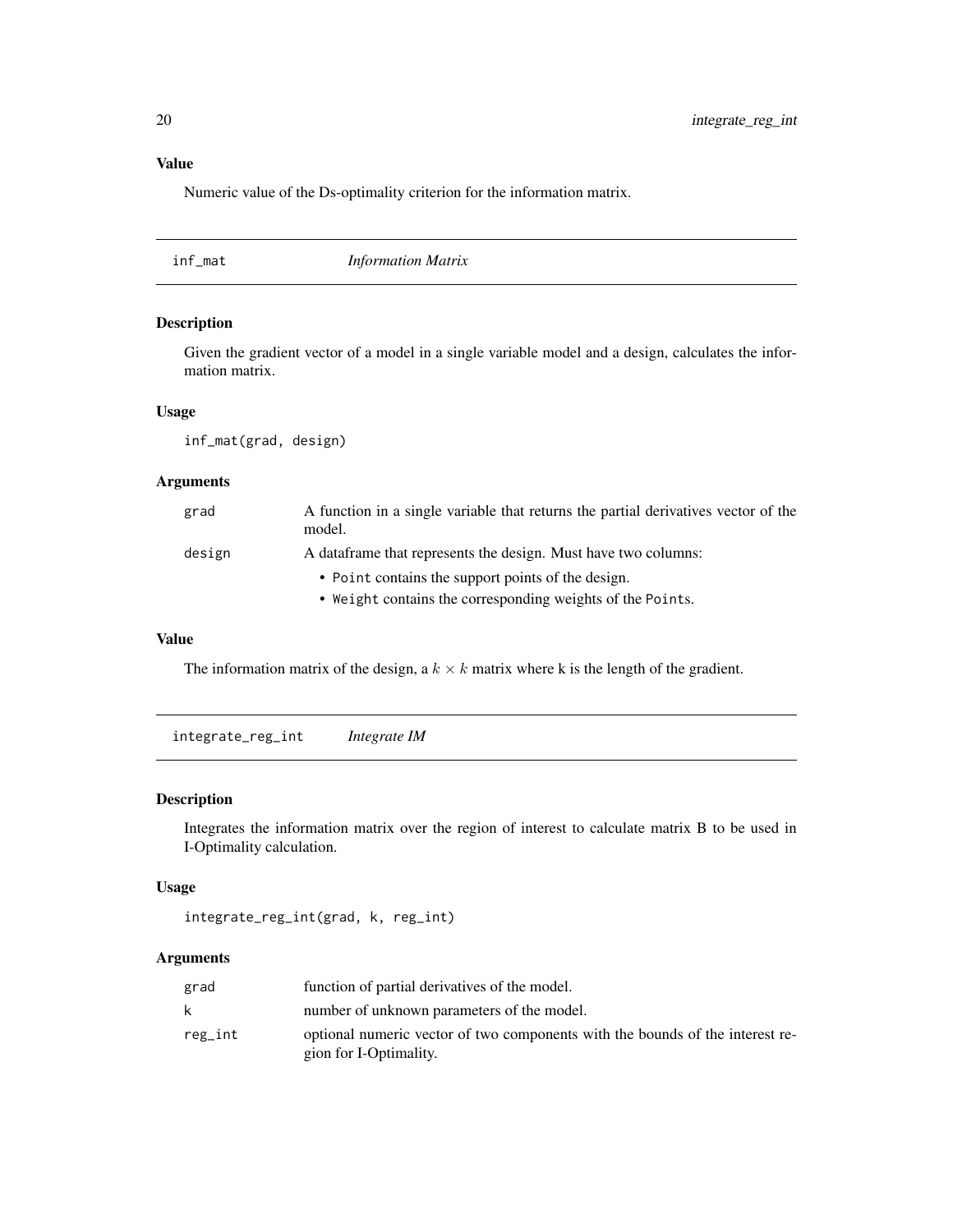#### <span id="page-20-0"></span>isens 21

# Value

The integrated information matrix.

#### isens *Sensitivity function for I-Optimality*

#### Description

Calculates the sensitivity function from the gradient vector, the Identity Matrix and the integral of the one-point Identity Matrix over the interest region. If instead the identity matrix is used, it can be used for A-Optimality.

#### Usage

isens(grad, M, matB)

#### Arguments

| grad       | A function in a single variable that returns the partial derivatives vector of the<br>model.            |
|------------|---------------------------------------------------------------------------------------------------------|
| M          | Information Matrix for the sensitivity function.                                                        |
| $m$ at $B$ | Matrix resulting from the integration of the one-point Information Matrix along<br>the interest region. |

# Value

The sensitivity function as a matrix of single variable.

<span id="page-20-1"></span>

| IWFMult | Cocktail Algorithm implementation for I-Optimality and A-Optimality |
|---------|---------------------------------------------------------------------|
|         | $(with \, matB = diag(k))$                                          |

# Description

Function that calculates the I-Optimal designs given the matrix B (should be integral of the information matrix over the interest region), or A-Optimal if given diag(k). The rest of the parameters can help the convergence of the algorithm.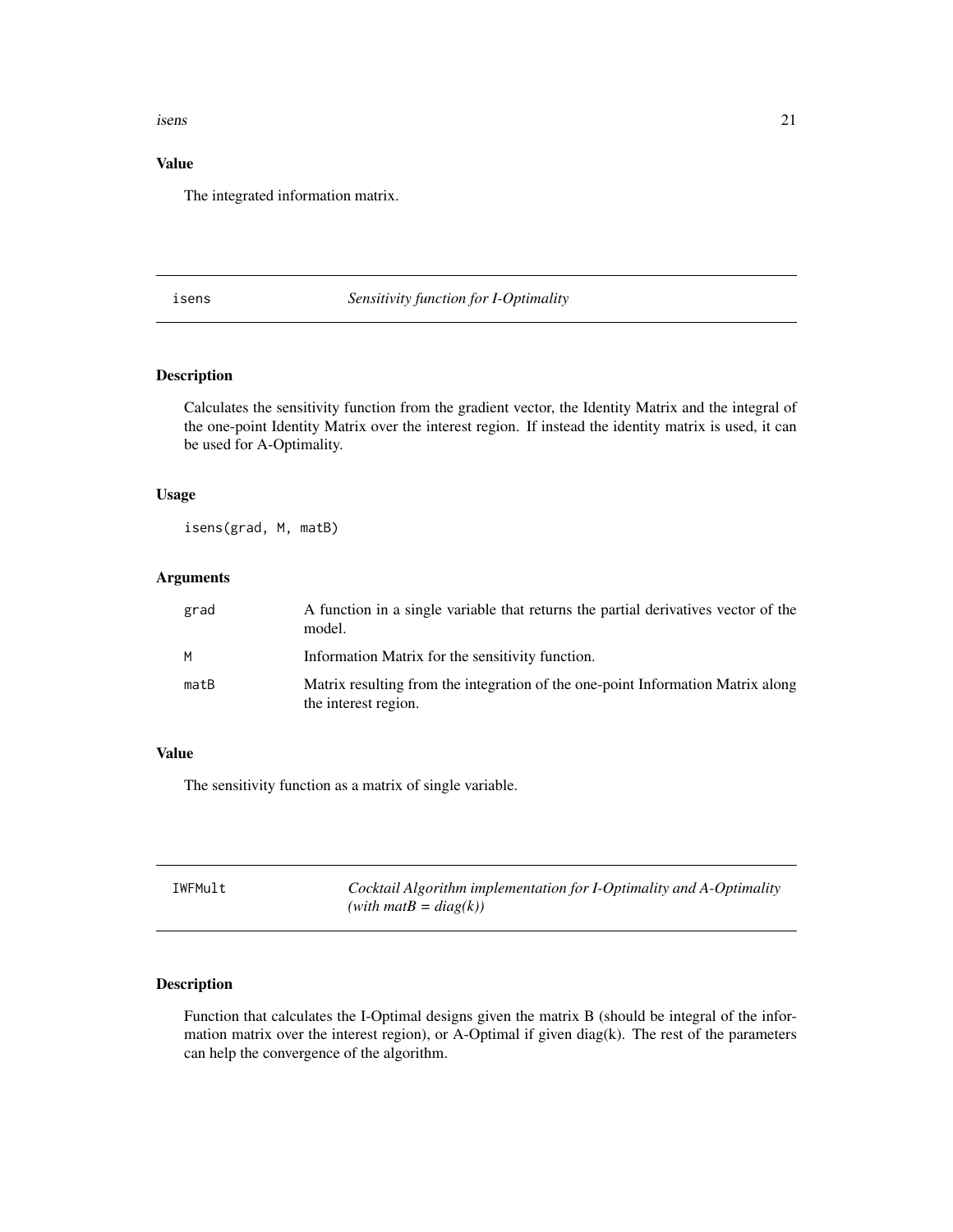# Usage

```
IWFMult(
  init_design,
  grad,
 matB,
 min,
 max,
  grid.length,
  join_thresh,
  delete_thresh,
  delta_weights,
  tol,
  tol2
)
```
#### Arguments

| init_design   | with the initial design for the algorithm. A dataframe with two columns:                                                        |
|---------------|---------------------------------------------------------------------------------------------------------------------------------|
|               | • Point contains the support points of the design.                                                                              |
|               | • Weight contains the corresponding weights of the Points.                                                                      |
| grad          | function of partial derivatives of the model.                                                                                   |
| matB          | optional matrix of dimensions k x k, integral of the information matrix of the<br>model over the interest region.               |
| min           | numeric value with the inferior bound of the space of the design.                                                               |
| max           | numeric value with the upper bound of the space of the design.                                                                  |
| grid.length   | numeric value that gives the grid to evaluate the sensitivity function when look-<br>ing for a maximum.                         |
| join_thresh   | numeric value that states how close, in real units, two points must be in order to<br>be joined together by the join heuristic. |
| delete_thresh | numeric value with the minimum weight, over 1 total, that a point needs to have<br>in order to not be deleted from the design.  |
| delta_weights | numeric value in $(0, 1)$ , parameter of the algorithm.                                                                         |
| tol           | numeric value for the convergence of the weight optimizing algorithm.                                                           |
| tol2          | numeric value for the stop condition of the algorithm.                                                                          |
|               |                                                                                                                                 |

#### Value

list correspondent to the output of the correspondent algorithm called, dependent on the criterion. A list of two objects:

- optdes: a dataframe with the optimal design in two columns, Point and Weight.
- sens: a plot with the sensitivity function to check for optimality of the design.

#### See Also

Other cocktail algorithms: [DWFMult\(](#page-12-1)), [DsWFMult\(](#page-10-1)), [WFMult\(](#page-32-1))

<span id="page-21-0"></span>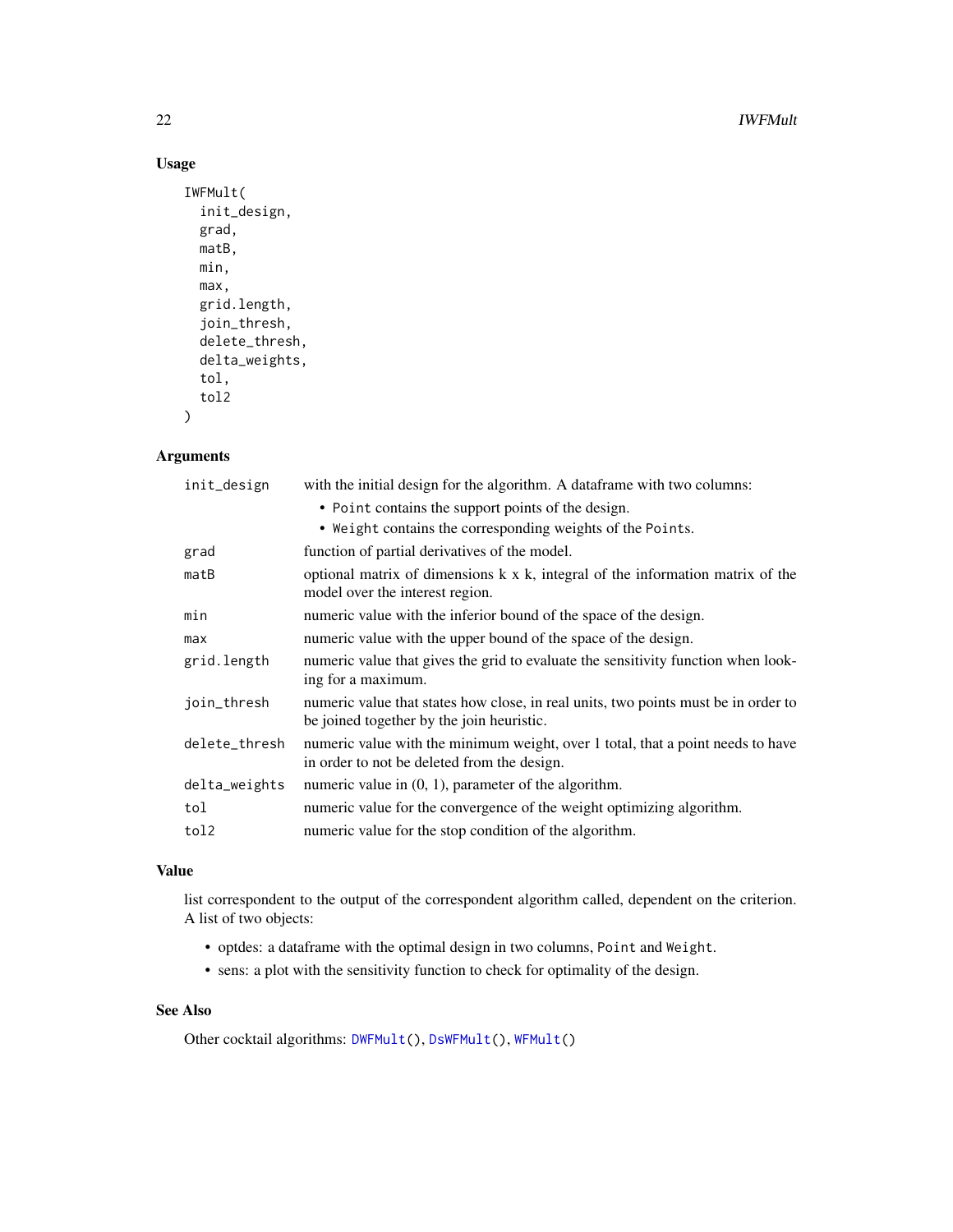<span id="page-22-0"></span>

The opt\_des function calculates the optimal design for an optimality Criterion and a model input from the user. The parameters allows for the user to customize the parameters for the cocktail algorithm in case the default set don't provide a satisfactory output. Depending on the criterion, additional details are necessary. For 'Ds-Optimality' the par\_int parameter is necessary. For 'I-Optimality' either the matB or reg\_int must be provided.

#### Usage

```
opt_des(
  Criterion,
  model,
  parameters,
  par\_values = c(1),
  design_space,
  init_design = NULL,
  join_{\text{thresh}} = -1,
  delete_thresh = 0.02,
  delta = 1/2,
  tol = 1e-05,tol2 = 1e-05,
  par\_int = NULL,matB = NULL,
  reg\_int = NULL,desired_output = c(1, 2),
  weight_fun = function(x) 1
\mathcal{L}
```

| Criterion  | character with the chosen optimality criterion. Can be one of the following:                    |
|------------|-------------------------------------------------------------------------------------------------|
|            | • 'D-Optimality'                                                                                |
|            | • 'Ds-Optimality'                                                                               |
|            | • 'A-Optimality'                                                                                |
|            | • 'I-Optimality'                                                                                |
| model      | formula describing the model to calculate the optimal design. Must use x as the<br>variable.    |
| parameters | character vector with the parameters of the models, as written in the formula.                  |
| par_values | numeric vector with the parameters nominal values, in the same order as given<br>in parameters. |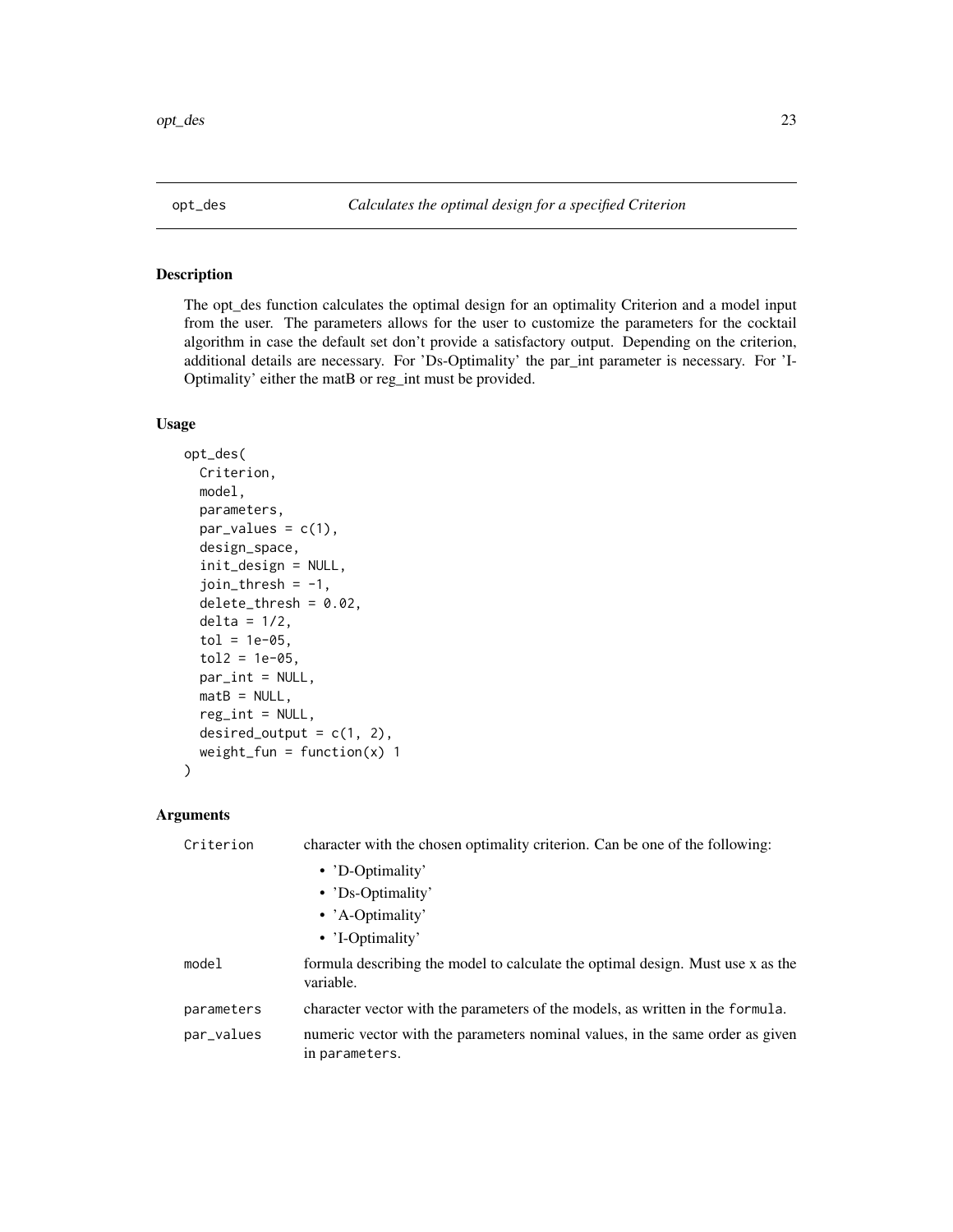<span id="page-23-0"></span>

| design_space   | numeric vector of length 2, first component with the minimum of the space of<br>the design and second component with the maximum.                |
|----------------|--------------------------------------------------------------------------------------------------------------------------------------------------|
| init_design    | optimal dataframe with the initial design for the algorithm. A dataframe with<br>two columns:                                                    |
|                | • Point contains the support points of the design.<br>• Weight contains the corresponding weights of the Points.                                 |
| join_thresh    | optional numeric value that states how close, in real units, two points must be in<br>order to be joined together by the join heuristic.         |
| delete_thresh  | optional numeric value with the minimum weight, over 1 total, that a point needs<br>to have in order to not be deleted from the design.          |
| delta          | optional numeric value in $(0, 1)$ , parameter of the algorithm.                                                                                 |
| tol            | optional numeric value for the convergence of the weight optimizing algorithm.                                                                   |
| tol2           | optional numeric value for the stop criterion: difference between maximum of<br>sensitivity function and optimality criterion.                   |
| par_int        | optional numeric vector with the index of the parameters of interest.                                                                            |
| $m$ at $B$     | optional matrix of dimensions k x k, integral of the information matrix of the<br>model over the interest region.                                |
| reg_int        | optional numeric vector of two components with the bounds of the interest re-<br>gion for I-Optimality.                                          |
| desired_output | not functional yet: decide which kind of output you want.                                                                                        |
| weight_fun     | optional one variable function that represents the square of the structure of vari-<br>ance, in case of heteroscedastic variance of the response |

#### Value

a list of two objects:

- optdes: a dataframe with the optimal design in two columns, Point and Weight.
- sens: a plot with the sensitivity function to check for optimality of the design.

#### Examples

opt\_des("D-Optimality", y ~ a \* exp(-b / x), c("a", "b"), c(1, 1500), c(212, 422))

plot.optdes *Plot function for optdes*

# Description

Plot function for optdes

#### Usage

## S3 method for class 'optdes'  $plot(x, \ldots)$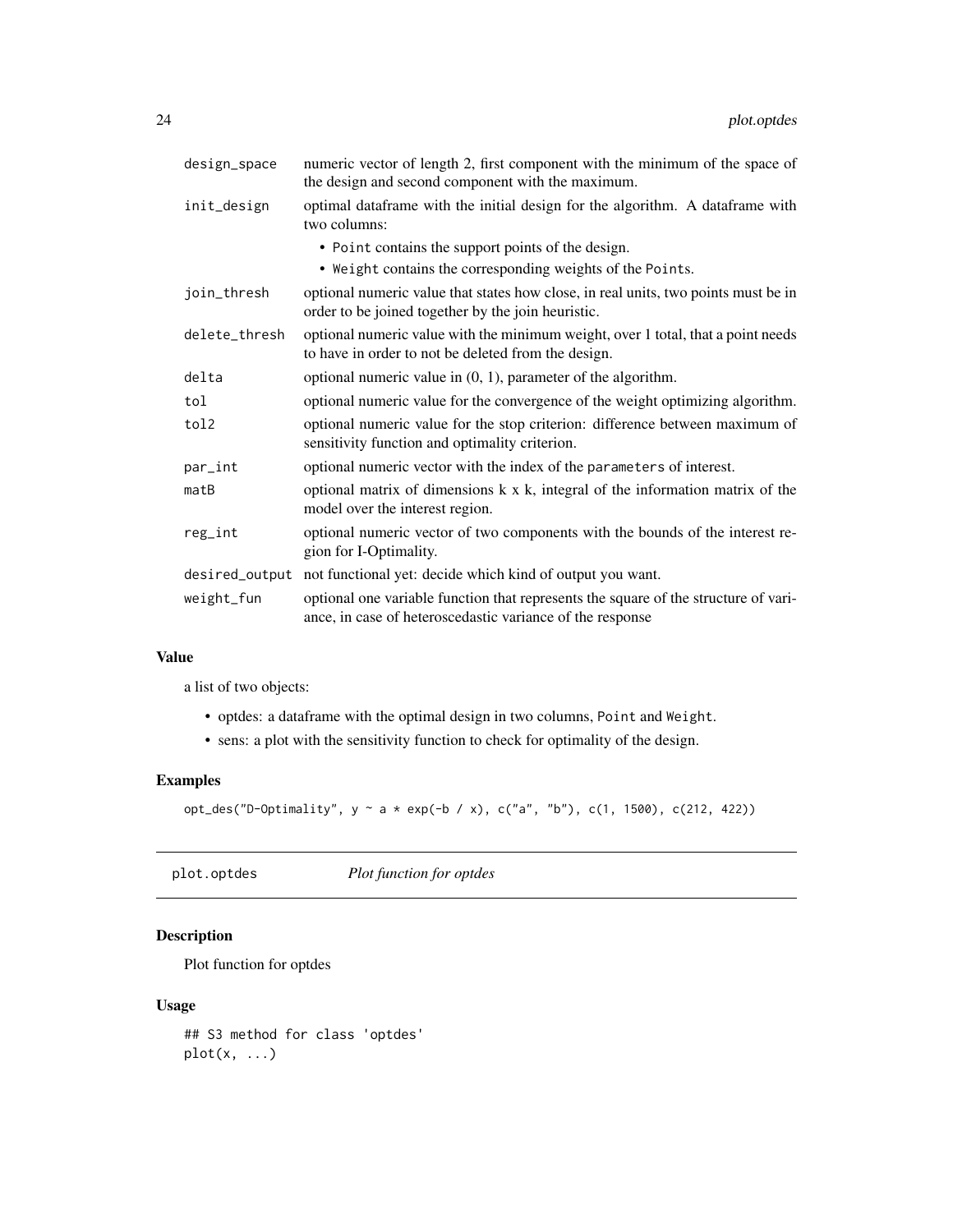#### <span id="page-24-0"></span>plot\_convergence 25

#### Arguments

| X        | An object of class optdes.                        |
|----------|---------------------------------------------------|
| $\cdots$ | Possible extra arguments for plotting data frames |

#### Examples

```
rri \le opt_des(Criterion = "I-Optimality", model = y \sim a \star exp(-b / x),
  parameters = c("a", "b"), par_values = c(1, 1500), design_space = c(212, 422),
  reg_int = c(380, 422))
plot(rri)
```
plot\_convergence *Plot Convergence of the algorithm*

#### Description

Plots the criterion value on each of the steps of the algorithm, both for optimizing weights and points, against the total step number.

#### Usage

plot\_convergence(convergence)

#### Arguments

convergence A dataframe with two columns: • criteria contains value of the criterion on each step. • step contains number of the step.

#### Value

A ggplot object with the criteria in the y axis and step in the x axis.

plot\_sens *Plot sensitivity function*

#### Description

Plots the sensitivity function and the value of the Equivalence Theorem as an horizontal line, which helps assess the optimality of the design of the given sensitivity function.

#### Usage

plot\_sens(min, max, sens\_function, criterion\_value)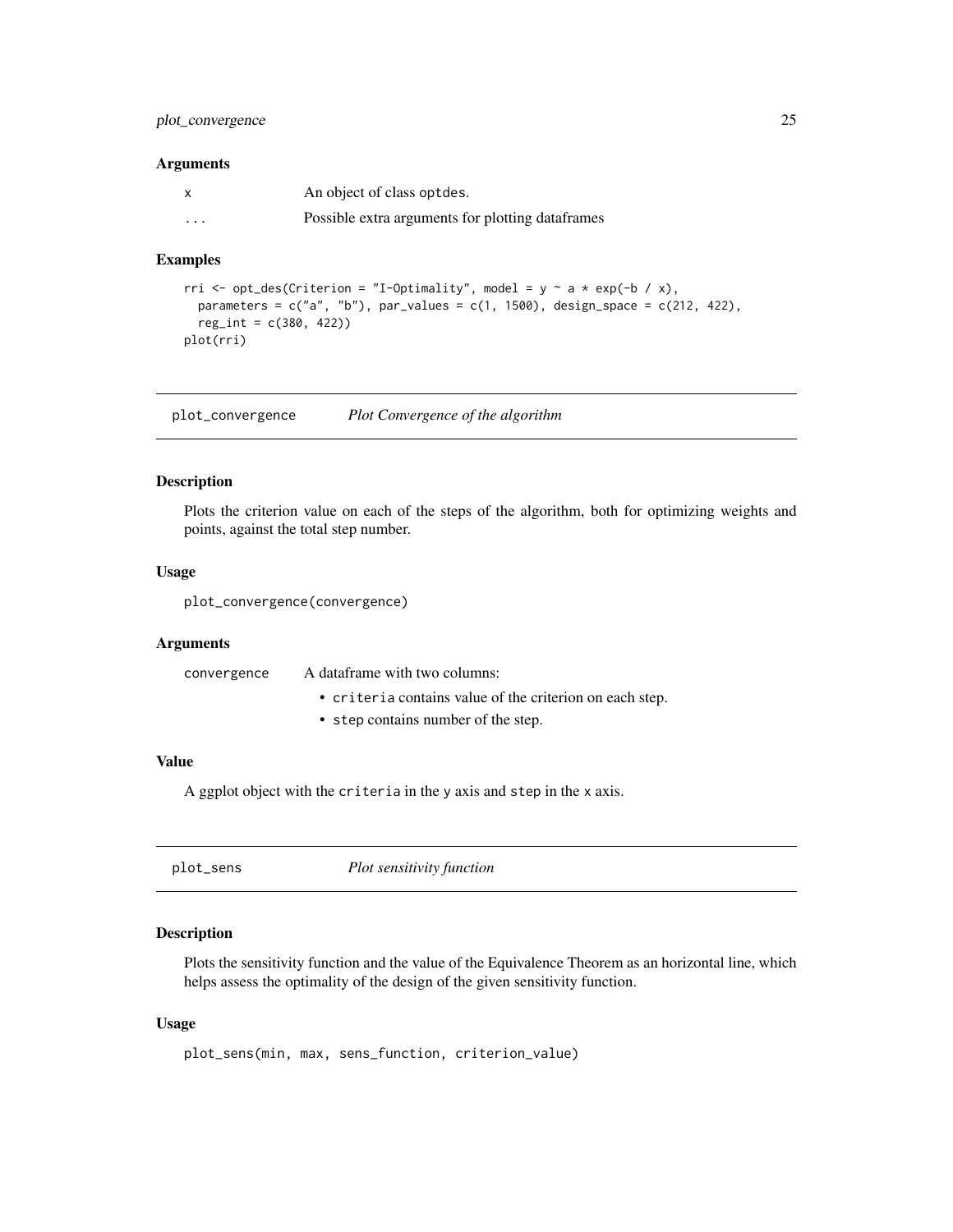# <span id="page-25-0"></span>Arguments

| min             | Minimum of the space of the design, used in the limits of the representation.    |  |
|-----------------|----------------------------------------------------------------------------------|--|
| max             | Maximum of the space of the design, used in the limits of the representation.    |  |
| sens_function   | A single variable function, the sensitivity function.                            |  |
| criterion_value |                                                                                  |  |
|                 | A numeric value representing the other side of the inequality of the Equivalence |  |
|                 | Theorem.                                                                         |  |

#### Value

A ggplot object that represents the sensitivity function

print.optdes *Print function for optdes*

#### Description

Print function for optdes

# Usage

```
## S3 method for class 'optdes'
print(x, \ldots)
```
#### Arguments

| x        | An object of class optdes.                       |
|----------|--------------------------------------------------|
| $\cdots$ | Possible extra arguments for printing dataframes |

# Examples

```
rri \le opt_des(Criterion = "I-Optimality", model = y \sim a \star exp(-b / x),
  parameters = c("a", "b"), par_values = c(1, 1500), design_space = c(212, 422),
  reg_int = c(380, 422))
print(rri)
```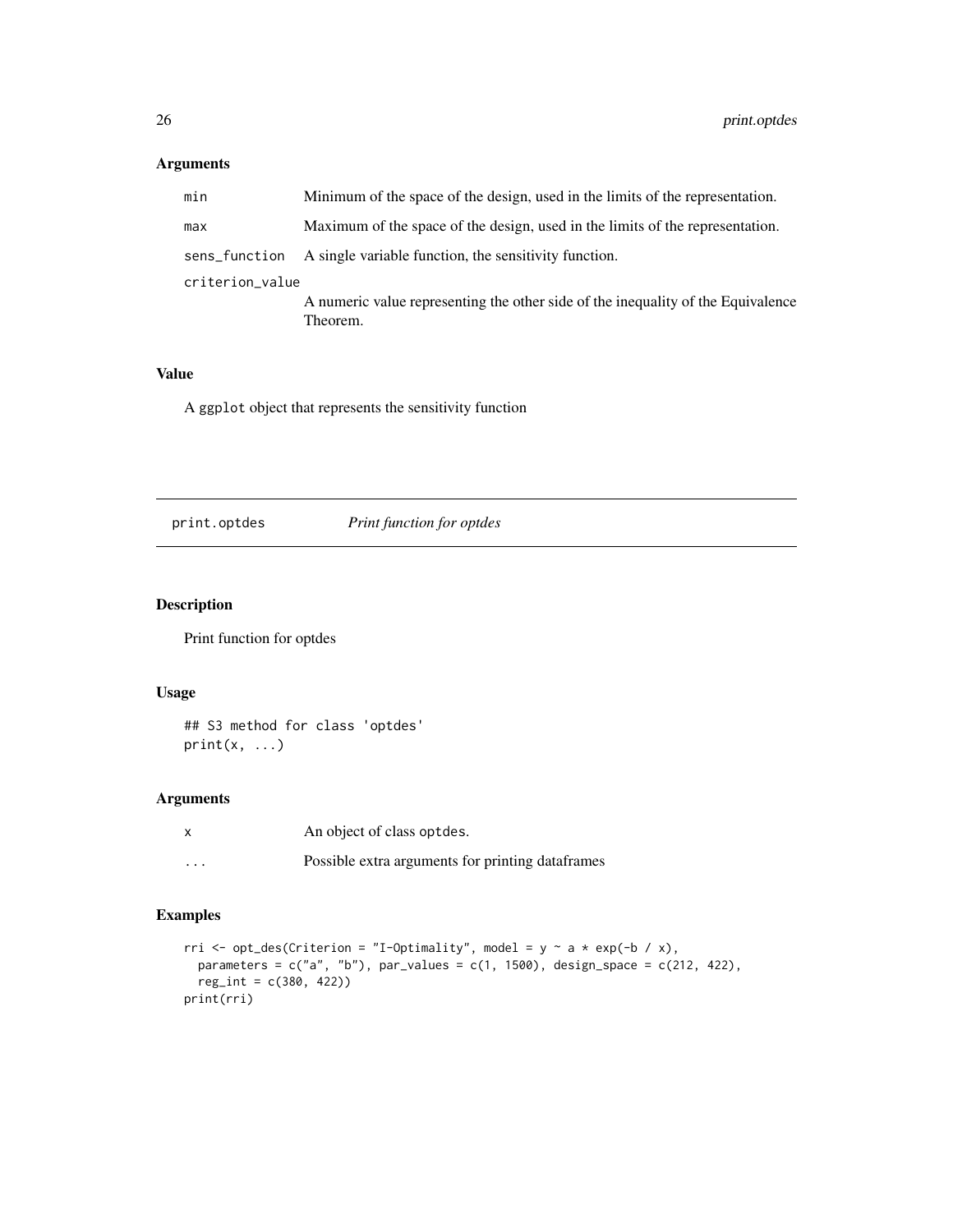Calculates the sensitivity function given the desired Criterion, an information matrix and other necessary values depending on the chosen criterion.

#### Usage

```
sens(Criterion, grad, M, par_int = c(1), matB = NA)
```
#### Arguments

| Criterion | Character with the chosen optimality criterion. Can be one of the following:                            |
|-----------|---------------------------------------------------------------------------------------------------------|
|           | • 'D-Optimality'                                                                                        |
|           | • 'Ds-Optimality'                                                                                       |
|           | • 'A-Optimality'                                                                                        |
|           | • 'I-Optimality'                                                                                        |
| grad      | A function in a single variable that returns the partial derivatives vector of the<br>model.            |
| M         | Information Matrix for the sensitivity function.                                                        |
| par_int   | Numeric vector of the indexes of the parameters of interest for Ds-Optimality.                          |
| matB      | Matrix resulting from the integration of the one-point Information Matrix along<br>the interest region. |

# Value

The sensitivity function as a matrix of single variable.

sens\_val\_to\_add *Calculates sensitivity function value for given delta and efficiency*

#### Description

Uses the formula to calculate the sensitivity function value that delimits which points can be added to the design guaranteeing the chosen efficiency.

#### Usage

sens\_val\_to\_add(deff, alpha, k)

<span id="page-26-0"></span>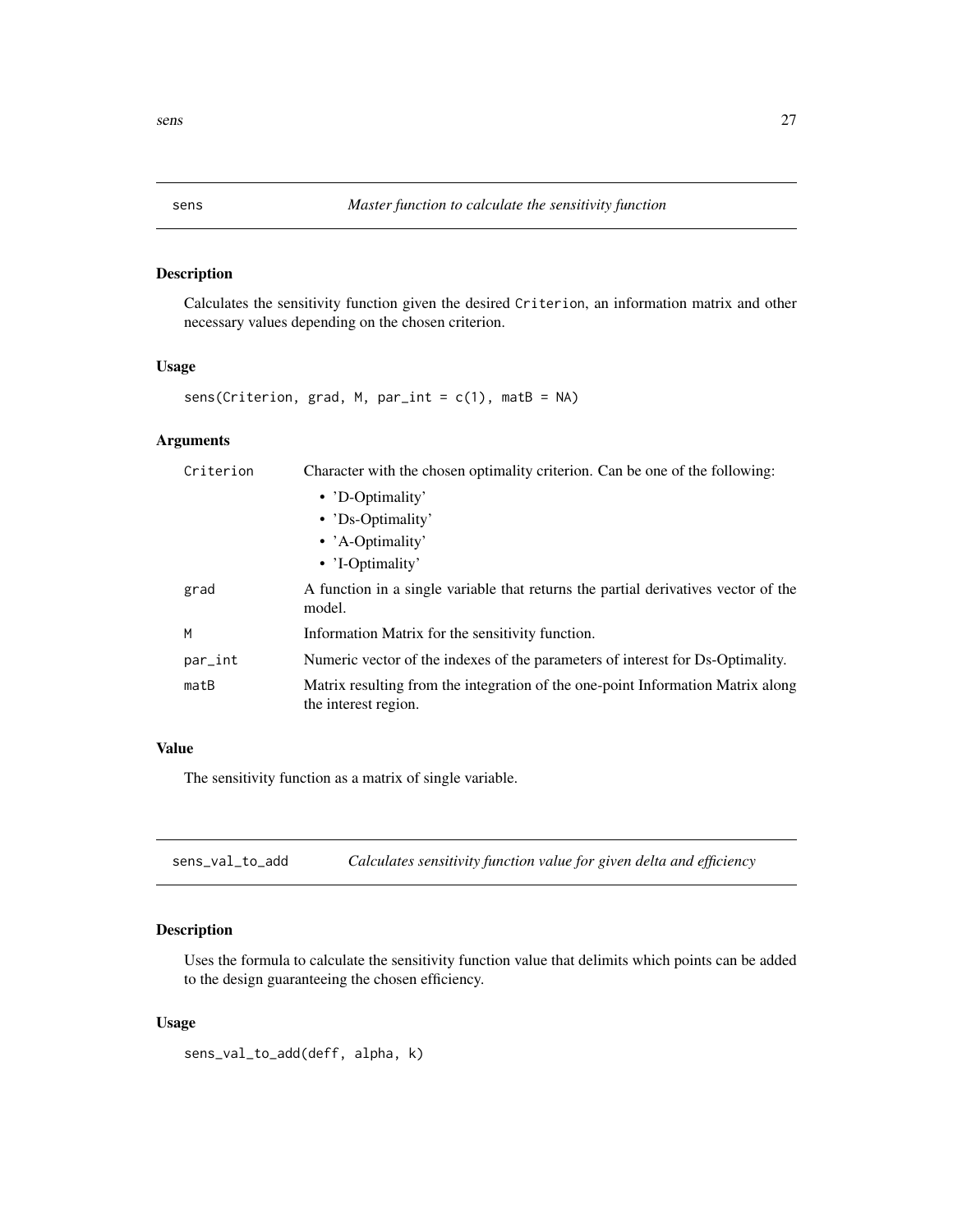#### <span id="page-27-0"></span>Arguments

| deff  | Minimum efficiency of the resulting design |
|-------|--------------------------------------------|
| alpha | Combined weight of the new points to add   |
| k     | Number of parameters of the model          |

# Value

Value of the sensitivity function over. Points with a sensitivity function over that are suitable to be added.

shiny\_augment *Shiny D-augment*

# Description

Launches the demo shiny application to D-augment several preespecified models

#### Usage

shiny\_augment()

# Examples

shiny\_augment()

shiny\_optimal *Shiny Optimal*

#### Description

Launches the demo shiny application to calculate optimal designs for Antoine's Equation

# Usage

shiny\_optimal()

#### Examples

shiny\_optimal()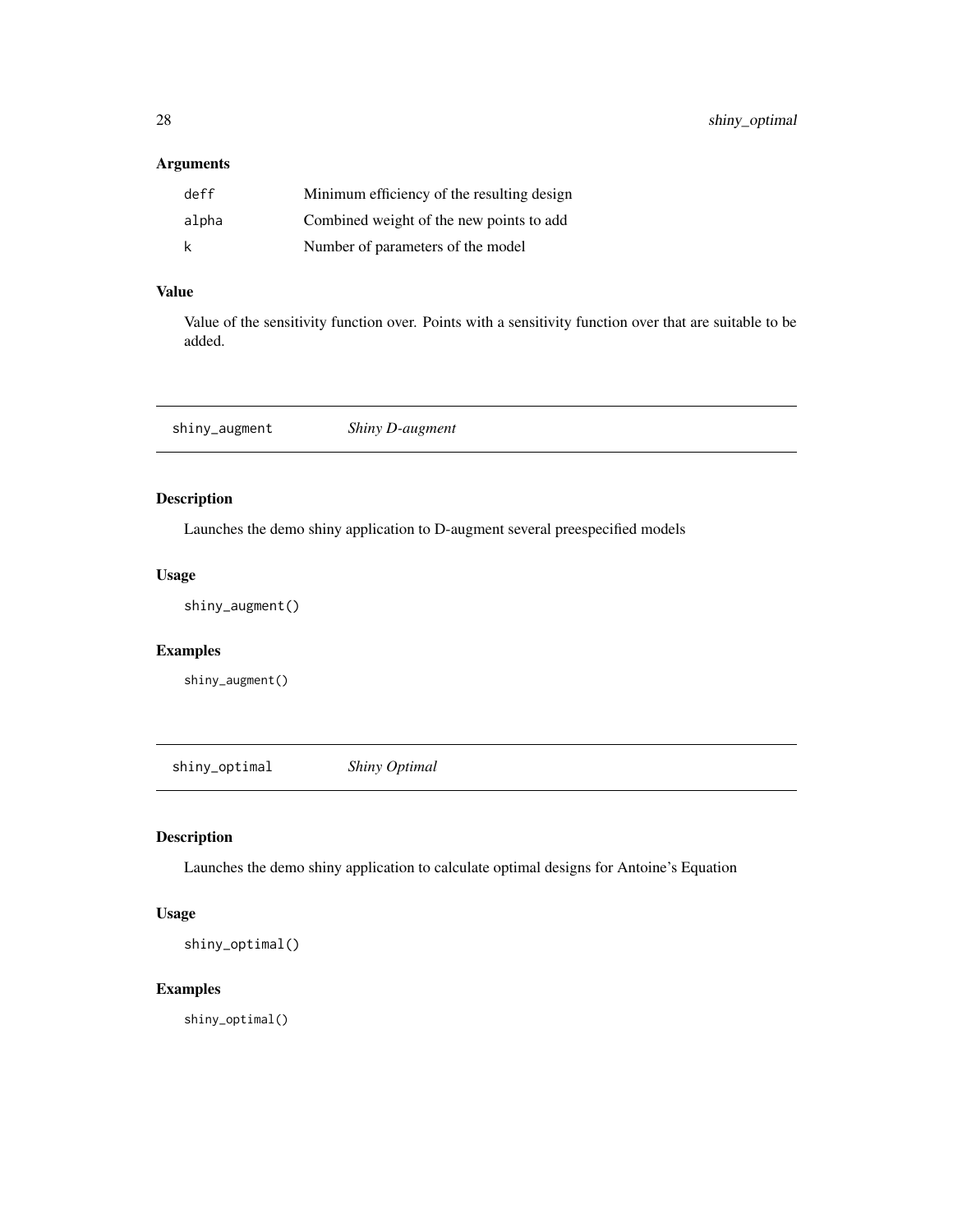<span id="page-28-0"></span>summary.optdes *Summary function for optdes*

# Description

Summary function for optdes

#### Usage

## S3 method for class 'optdes' summary(object, ...)

#### Arguments

| object  | An object of class optdes.               |
|---------|------------------------------------------|
| $\cdot$ | Possible extra arguments for the summary |

#### Examples

```
rri \le opt_des(Criterion = "I-Optimality", model = y \sim a \star exp(-b / x),
  parameters = c("a", "b"), par_values = c(1, 1500), design_space = c(212, 422),
  reg_int = c(380, 422))
summary(rri)
```
tr *Trace*

# Description

Return the mathematical trace of a matrix, the sum of its diagonal elements.

#### Usage

tr(M)

# Arguments

M The matrix from which to calculate the trace.

#### Value

The trace of the matrix.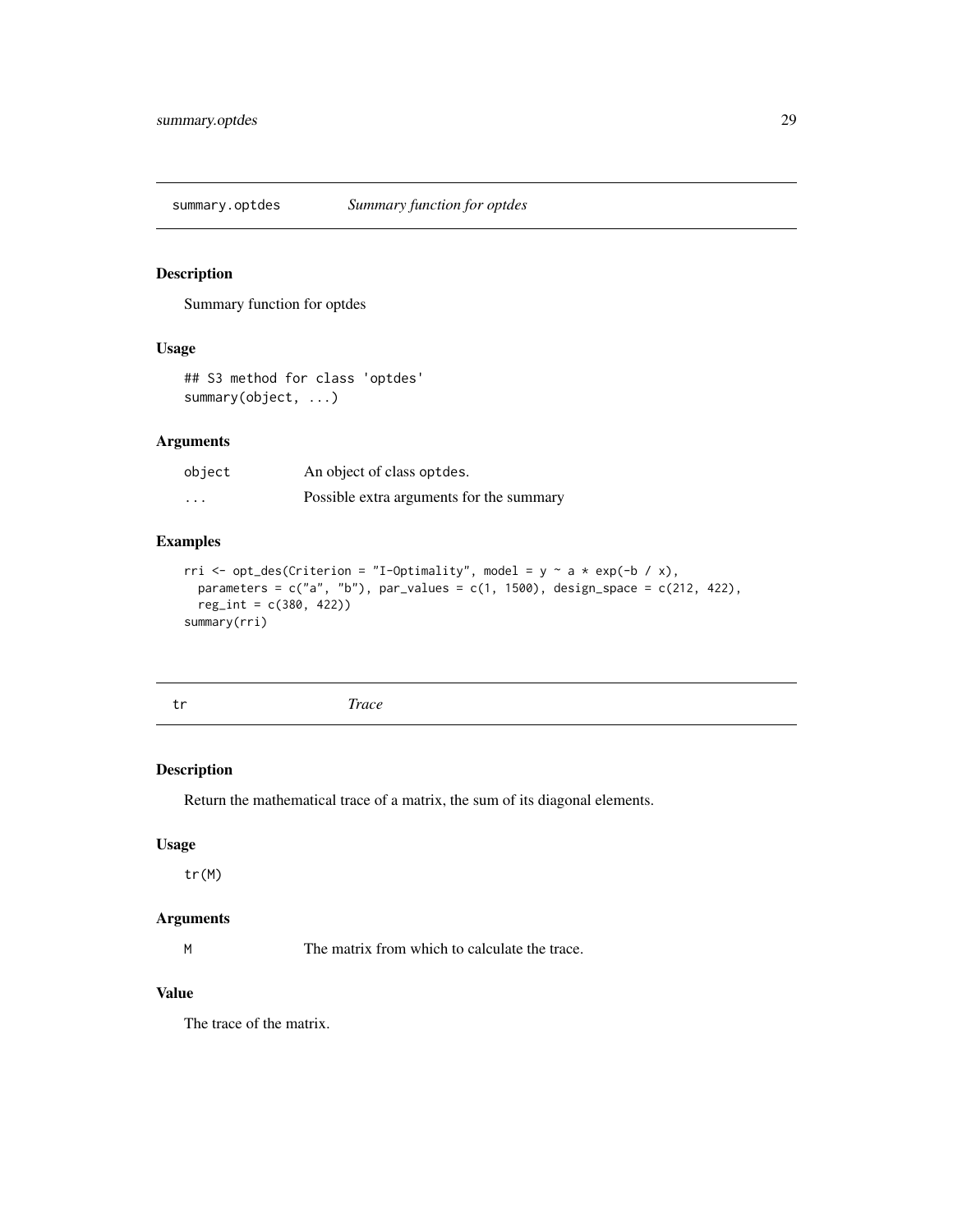<span id="page-29-0"></span>

Updates a design adding a new point to it. If the added point is closer than delta to an existing point of the design, the two points are merged together as their arithmetic average. Then updates the weights to be equal to all points of the design.

#### Usage

update\_design(design, xmax, delta, new\_weight)

#### Arguments

| design     | Design to update. It's a dataframe with two columns:                                                                  |
|------------|-----------------------------------------------------------------------------------------------------------------------|
|            | • Point contains the support points of the design.<br>• Weight contains the corresponding weights of the Points.      |
| xmax       | The point to add as a numeric value.                                                                                  |
| delta      | Threshold which defines how close the new point has to be to any of the existing<br>ones in order to merge with them. |
| new_weight | Number with the weight for the new point.                                                                             |

# Value

The updated design.

update\_design\_total *Merge close points of a design*

#### Description

Takes a design and merge together all points that are closer between them than a certain threshold delta.

#### Usage

```
update_design_total(design, delta)
```

| design | The design to update. It's a dataframe with two columns:                       |
|--------|--------------------------------------------------------------------------------|
|        | • Point contains the support points of the design.                             |
|        | • Weight contains the corresponding weights of the Points.                     |
| delta  | Threshold which defines how close two points have to be to any of the existing |
|        | ones in order to merge with them.                                              |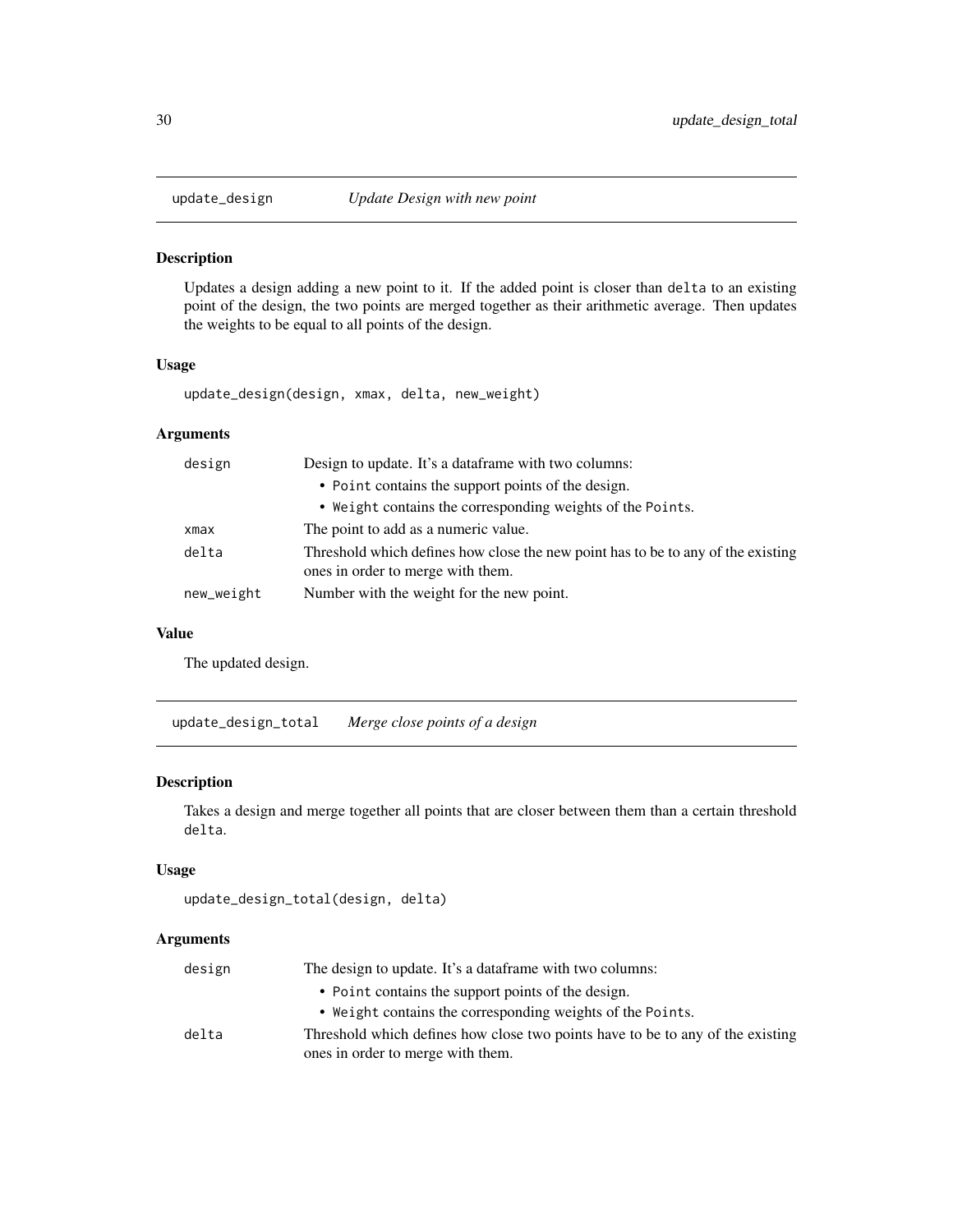#### <span id="page-30-0"></span>update\_sequence 31

# Value

The updated design.

update\_sequence *Deletes duplicates points*

#### Description

Within a vector of points, deletes points that are close enough (less than the tol parameter). Returns the points without the "duplicates"

# Usage

update\_sequence(points, tol)

#### Arguments

| points | Points to be updated                                   |
|--------|--------------------------------------------------------|
| tol    | Tolerance for which two points are considered the same |

# Value

The points without duplicates

| update_weights | Update weight D-Optimality |
|----------------|----------------------------|
|----------------|----------------------------|

#### Description

Implementation of the weight update formula for D-Optimality used to optimize the weights of a design, which is to be applied iteratively until no sizable changes happen.

#### Usage

```
update_weights(design, sens, k, delta)
```

| design | Design to optimize the weights from. It's a data frame with two columns:  |
|--------|---------------------------------------------------------------------------|
|        | • Point contains the support points of the design.                        |
|        | • Weight contains the corresponding weights of the Points.                |
| sens   | Sensibility function for the design and model.                            |
| k      | Number of parameters of the model.                                        |
| delta  | A parameter of the algorithm that can be tuned. Must be $0 < delta < 1$ . |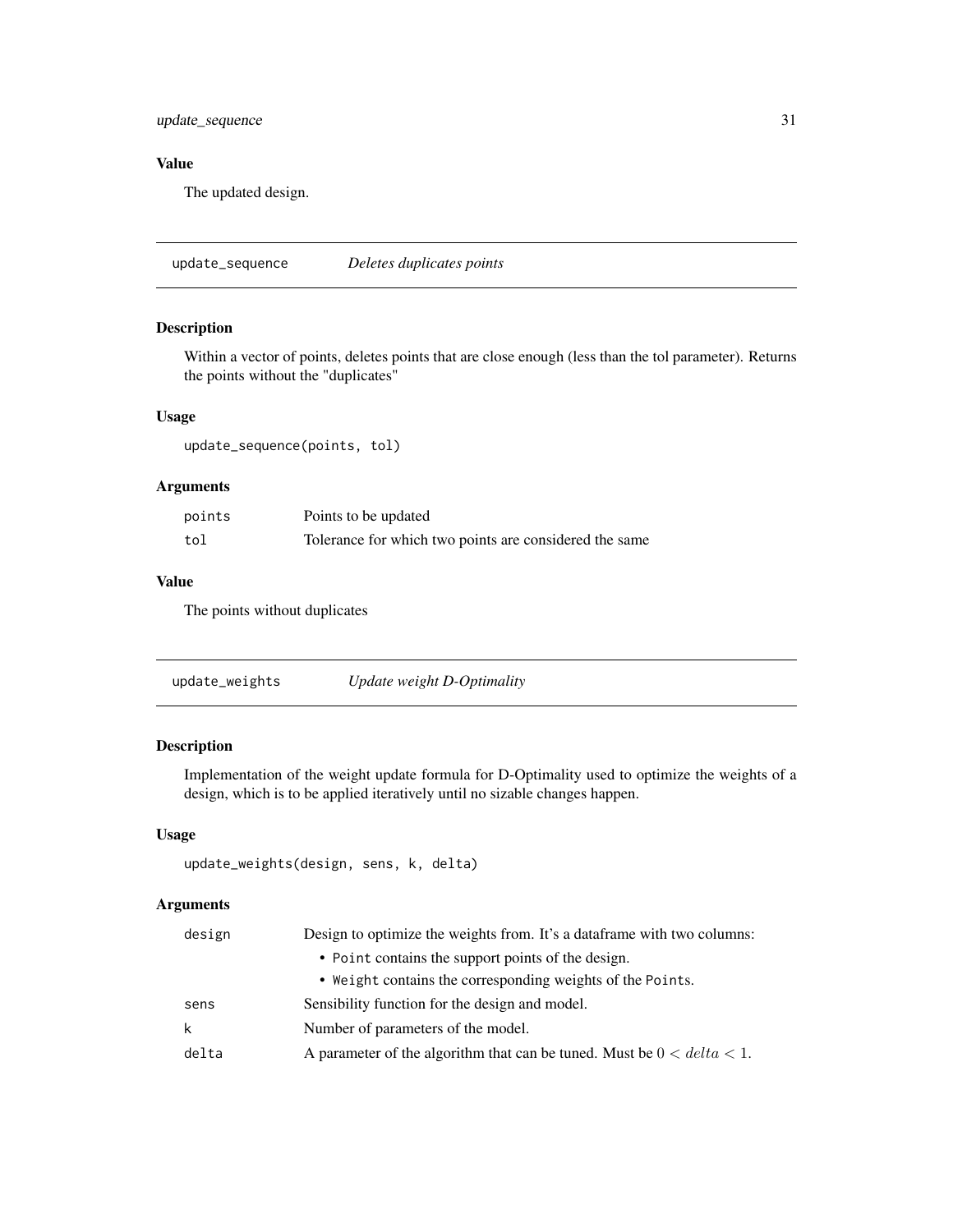#### <span id="page-31-0"></span>Value

returns the new weights of the design after one iteration.

update\_weightsDS *Update weight Ds-Optimality*

# Description

Implementation of the weight update formula for Ds-Optimality used to optimize the weights of a design, which is to be applied iteratively until no sizable changes happen.

#### Usage

```
update_weightsDS(design, sens, s, delta)
```
#### Arguments

| design | Design to optimize the weights from. It's a dataframe with two columns:   |
|--------|---------------------------------------------------------------------------|
|        | • Point contains the support points of the design.                        |
|        | • Weight contains the corresponding weights of the Points.                |
| sens   | Sensibility function for the design and model.                            |
| S      | Number of interest parameters of the model                                |
| delta  | A parameter of the algorithm that can be tuned. Must be $0 < delta < 1$ . |

#### Value

returns the new weights of the design after one iteration.

update\_weightsI *Update weight I-Optimality*

#### Description

Implementation of the weight update formula for I-Optimality used to optimize the weights of a design, which is to be applied iteratively until no sizable changes happen. A-Optimality if instead of the integral matrix the identity function is used.

#### Usage

```
update_weightsI(design, sens, crit, delta)
```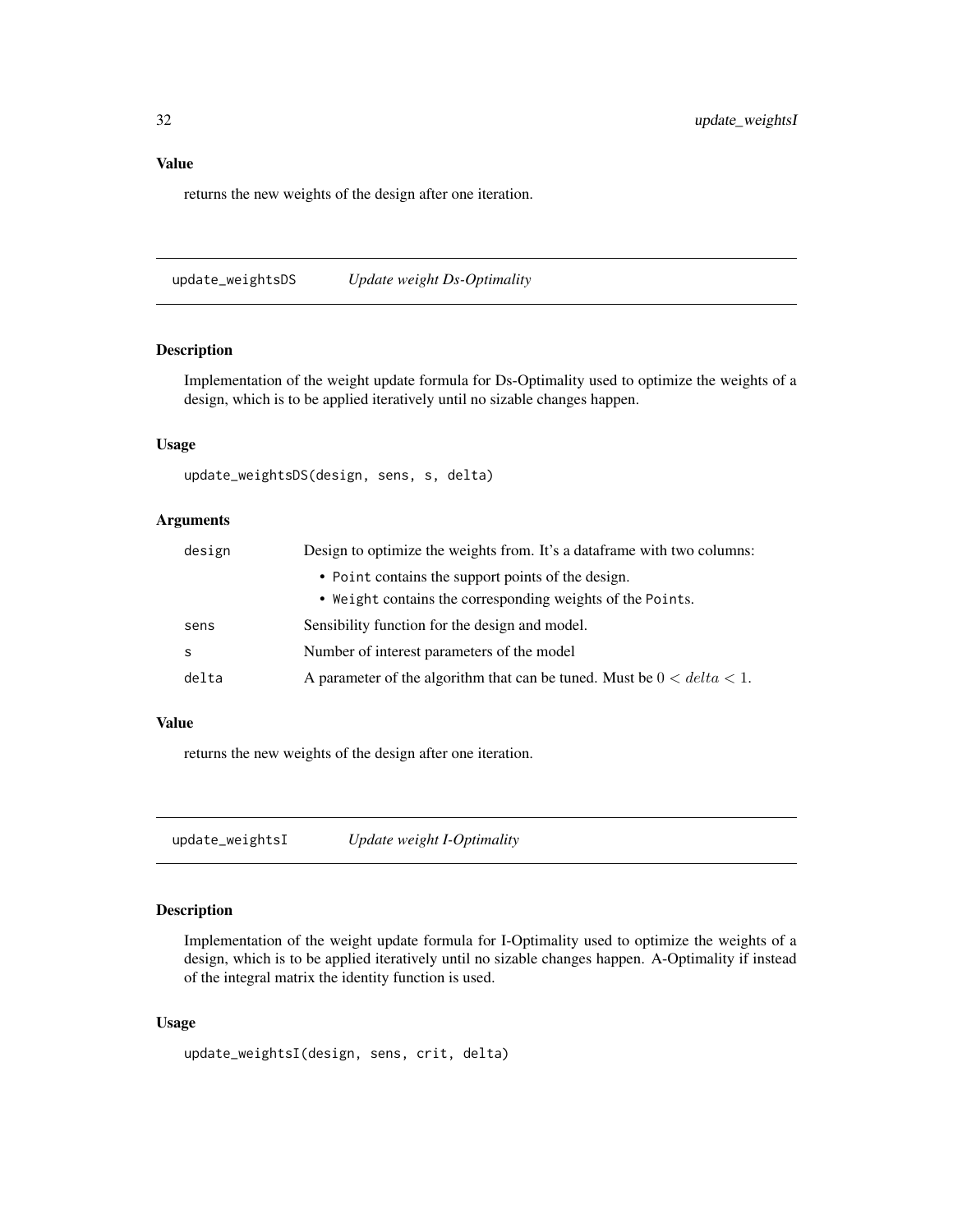#### <span id="page-32-0"></span> $WFMult$  33

#### Arguments

| design | Design to optimize the weights from. It's a dataframe with two columns:   |
|--------|---------------------------------------------------------------------------|
|        | • Point contains the support points of the design.                        |
|        | • Weight contains the corresponding weights of the Points.                |
| sens   | Sensibility function for the design and model.                            |
| crit   | Value of the criterion function for I-Optimality.                         |
| delta  | A parameter of the algorithm that can be tuned. Must be $0 < delta < 1$ . |
|        |                                                                           |

#### Value

returns the new weights of the design after one iteration.

<span id="page-32-1"></span>

| WFMult | Master function for the cocktail algorithm, that calls the appropriate |
|--------|------------------------------------------------------------------------|
|        | one given the criterion.                                               |

# Description

Depending on the Criterion the cocktail algorithm for the chosen criterion is called, and the necessary parameters for the functions are given from the user input.

#### Usage

```
WFMult(
  init_design,
  grad,
  Criterion,
  par_int = NA,
  \text{matB} = \text{NA},
  min,
  max,
  grid.length,
  join_thresh,
  delete_thresh,
  k,
  delta_weights,
  tol,
  tol2
```
#### Arguments

)

init\_design with the initial design for the algorithm. A dataframe with two columns:

- Point contains the support points of the design.
- Weight contains the corresponding weights of the Points.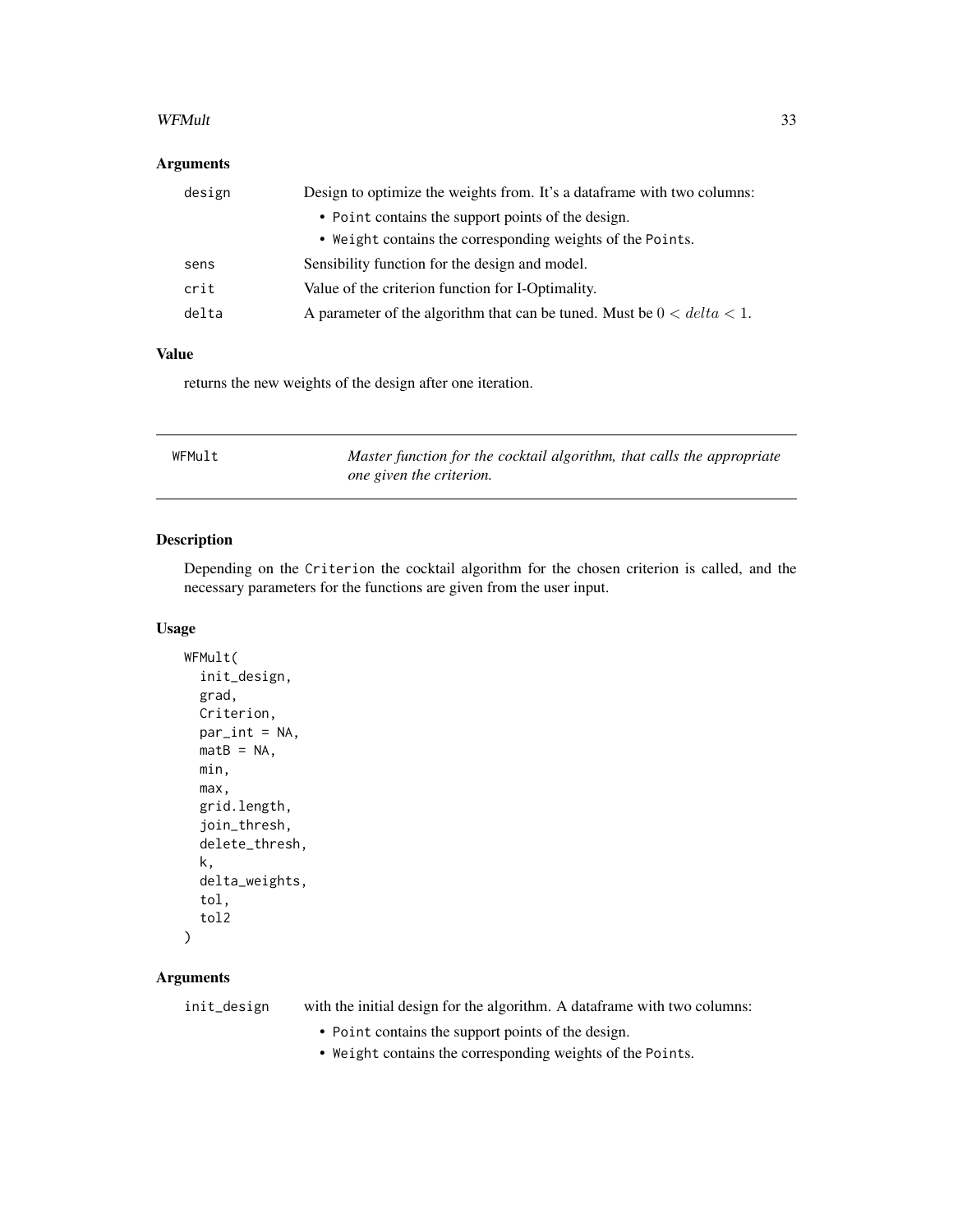<span id="page-33-0"></span>

| grad          | function of partial derivatives of the model.                                                                                   |
|---------------|---------------------------------------------------------------------------------------------------------------------------------|
| Criterion     | character with the chosen optimality criterion. Can be one of the following:                                                    |
|               | • 'D-Optimality'                                                                                                                |
|               | • 'Ds-Optimality'                                                                                                               |
|               | • 'A-Optimality'                                                                                                                |
|               | • 'I-Optimality'                                                                                                                |
| par_int       | numeric vector with the index of the parameters of interest. Only necessary<br>when the Criterion chosen is 'Ds-Optimality'.    |
| matB          | optional matrix of dimensions k x k, integral of the information matrix of the<br>model over the interest region.               |
| min           | numeric value with the inferior bound of the space of the design.                                                               |
| max           | numeric value with the upper bound of the space of the design.                                                                  |
| grid.length   | numeric value that gives the grid to evaluate the sensitivity function when look-<br>ing for a maximum.                         |
| join_thresh   | numeric value that states how close, in real units, two points must be in order to<br>be joined together by the join heuristic. |
| delete_thresh | numeric value with the minimum weight, over 1 total, that a point needs to have<br>in order to not be deleted from the design.  |
| k             | number of unknown parameters of the model.                                                                                      |
| delta_weights | numeric value in $(0, 1)$ , parameter of the algorithm.                                                                         |
| tol           | numeric value for the convergence of the weight optimizing algorithm.                                                           |
| tol2          | numeric value for the stop condition of the algorithm.                                                                          |

# Value

list correspondent to the output of the correspondent algorithm called, dependent on the criterion. A list of two objects:

- optdes: a dataframe with the optimal design in two columns, Point and Weight.
- sens: a plot with the sensitivity function to check for optimality of the design.

# See Also

Other cocktail algorithms: [DWFMult\(](#page-12-1)), [DsWFMult\(](#page-10-1)), [IWFMult\(](#page-20-1))